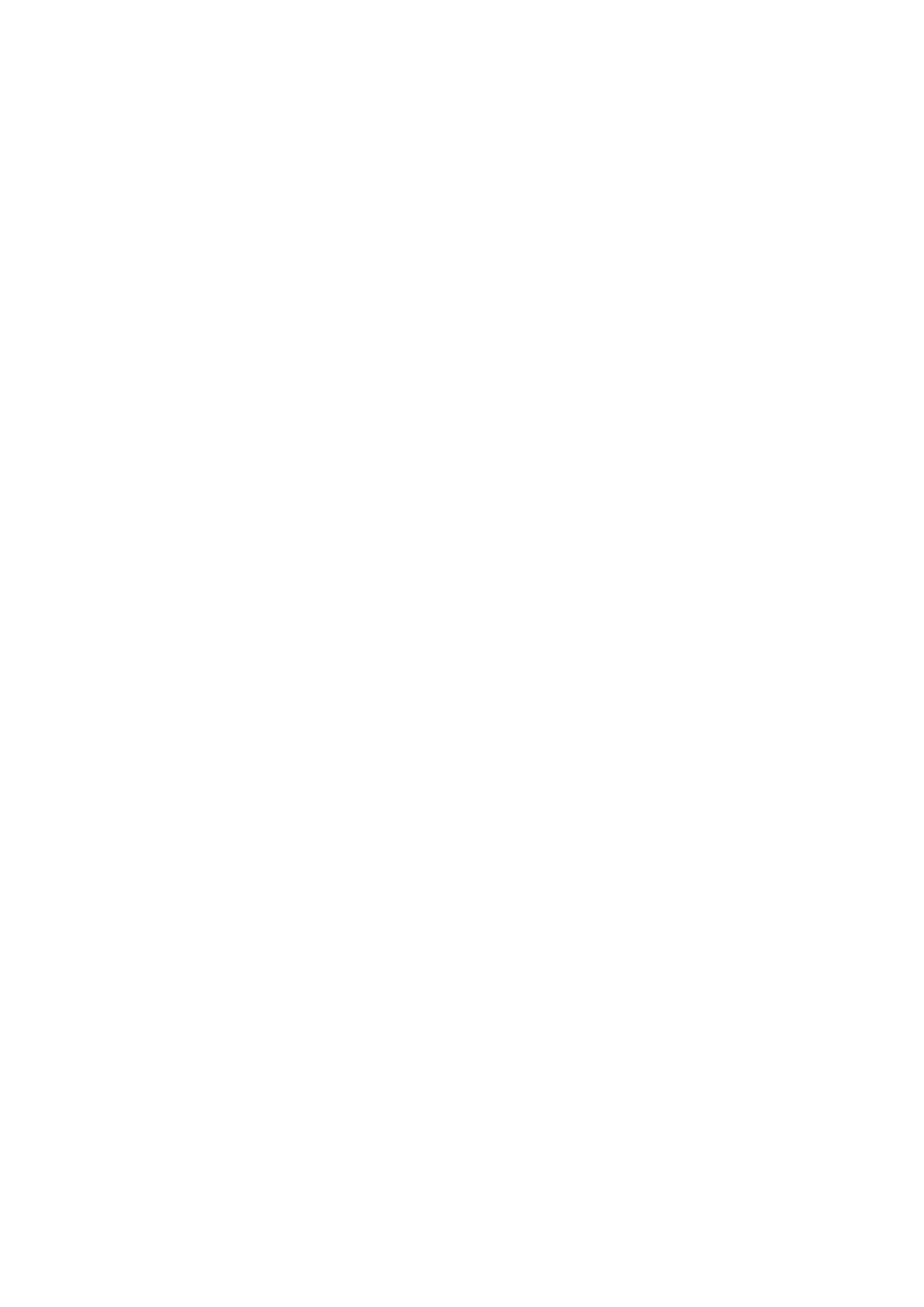## **In the case of Hasan Yazıcı v. Turkey,**

The European Court of Human Rights (Second Section), sitting as a Chamber composed of:

Guido Raimondi, *President,* Işıl Karakaş, András Sajó, Nebojša Vučinić, Helen Keller, Egidijus Kūris, Robert Spano, *judges,*

and Stanley Naismith, *Section Registrar,*

Having deliberated in private on 18 March 2014,

Delivers the following judgment, which was adopted on that date:

# PROCEDURE

1. The case originated in an application (no. 40877/07) against the Republic of Turkey lodged with the Court under Article 34 of the Convention for the Protection of Human Rights and Fundamental Freedoms ("the Convention") by a Turkish national, Mr Hasan Yazıcı ("the applicant"), on 12 September 2007.

2. The applicant was represented by Mr A. Aybay and Mr H. Yazıcı, lawyers practising in İstanbul. The Turkish Government ("the Government") were represented by their Agent.

3. On 12 May 2010 the application was communicated to the Government.

# THE FACTS

#### I. THE CIRCUMSTANCES OF THE CASE

4. The applicant, a professor of medicine, was born in 1945 and lives in Istanbul.

## **A. Background of the case**

5. On 29 November 1981 a well-known journalist/columnist published an article in the daily newspaper *Cumhuriyet* in which he drew attention to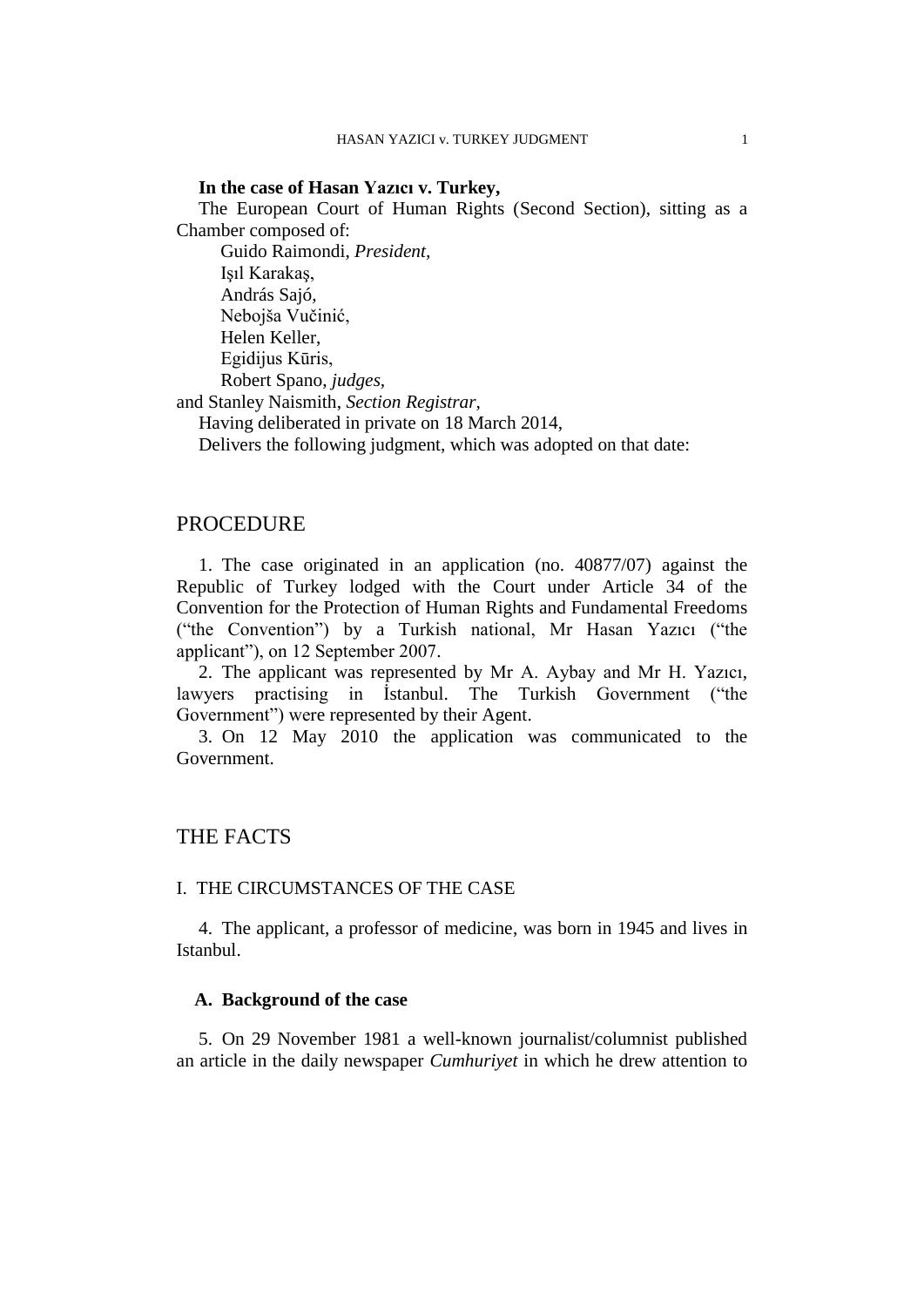the similarities between the books *Mother's Book<sup>1</sup>* , written by Professor Dr I.D., a prominent academic and president of the Higher Education Council between 1981 and 1992, and that of Dr Benjamin Spock entitled *Baby and Childcare<sup>2</sup>* . It mentioned, humorously, that the latter must have copied from Professor Dr I.D.'s book.

6. On 14 December 1997 the applicant brought to the attention of the members of the Turkish Academy of Sciences the allegation that Professor Dr I.D. had committed plagiarism in respect of the above-mentioned book.

7. On 9 January 1998 the applicant, acting as the head of the Ethics Committee of the Turkish Academy of Sciences, together with two other members of the Committee, submitted a two-page report in which they took the view that Professor Dr I.D. had committed plagiarism in his book entitled *Mother's Book*. They gave five examples in this connection. They asked the Council of the Academy of Sciences to take various actions in this regard. It appears, however, that no action was taken.

8. Similar allegations were also made by Professor Dr M.T.H. in his book *The History of the University in Turkey*, 2nd edition, 2000.

9. In December 2000 an article written by the applicant entitled 'Ethics of Science and plagiarism' was published in the Turkish Journal of Physical Medicine and Rehabilitation. In this article the applicant renewed his claim that Professor Dr I.D. had committed plagiarism in his book entitled *Mother's Book*.

## **B. The newspaper article**

10. In the meantime, on 15 November 2000, a daily newspaper, *Milliyet,*  had published a shortened version of the article that was to be published in the Turkish Journal of Physical Medicine and Rehabilitation. The headline read, in small type, "the  $Y\ddot{O}K^3$  is establishing an ethics committee to examine the ethics of science of docent<sup>4</sup> candidates", and in larger type "D. should first be reprimanded". A photograph of Professor Dr I.D. accompanied the article.

11. In this article the applicant stated, *inter alia*, that there were many ways to deviate from the ethics of science, but that the most primitive and dangerous way was to present the work of others as one's own, that "plagiarism" was, unlike in Turkey, an action frowned upon in Western culture, and those who committed it were seen as common criminals, that such actions were punished by the laws on copyright, and that in developing countries like Turkey creative ideas and their products had not yet reached the sacred untouchable status they had in developed countries. In this

 $\overline{a}$ 

<sup>1.</sup> The book was first published in 1952. The latest edition was published in 2000.

<sup>2.</sup> The book was first published in 1946.

<sup>3.</sup> Higher Education Council.

<sup>4.</sup> An academic appointment equivalent to associate professor.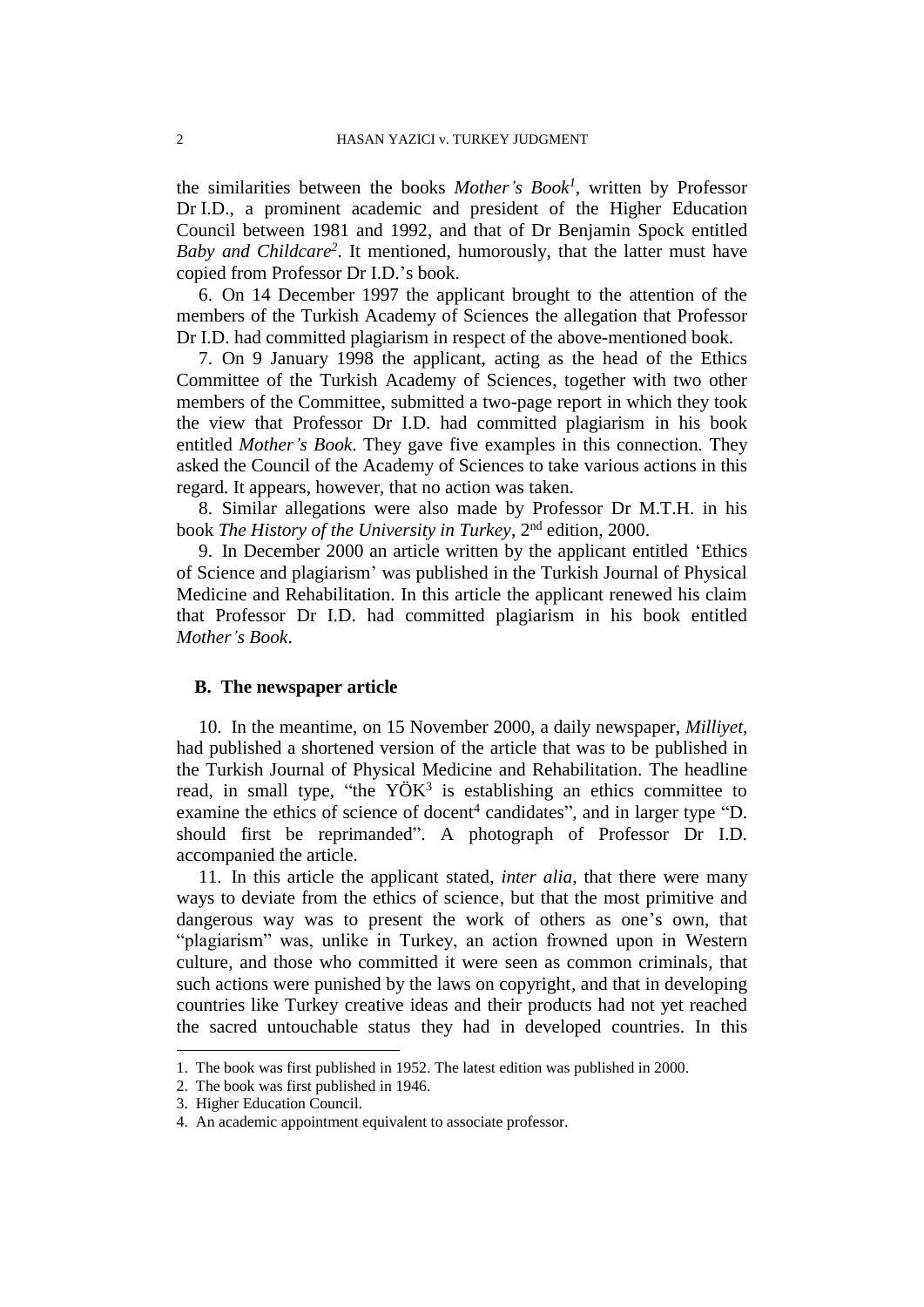connection, the applicant noted that the YÖK had decided to create an ethics committee to examine the publications of docent candidates. He maintained that plagiarism was so common that the YÖK's decision was well-founded, and proposed that the latter should approach its founder, I.D., and ask him to apologise for the plagiarisms he had committed. In this part of the article the applicant claimed that Professor Dr I.D.'s book *Mother's Book* was plagiarised from Dr Benjamin Spock's book *Baby and Childcare*. The applicant congratulated YÖK for the initiative of the ethics committee, but considered that it was not possible to correct "our ethics of science*"* without first dealing with this issue. Later in the article the applicant criticised the application of the statute of limitations to plagiarism and the lack of flexibility of the applicable sanction.

In a small box next to the article the applicant gave an account of his unsuccessful attempt to deal with plagiarism while head of the ethics committee at the Turkish Academy of Sciences. In this connection, he referred to the ethics committee's above-mentioned opinion regarding I.D. and the resistance it had encountered in that respect, prompting the resignation of committee members.

12. On 18 November 2000 the General Assembly of the Turkish Paediatrics Association condemned the above article published in *Milliyet*, considering it an attack on Professor Dr I.D.

### **C. Compensation proceedings**

13. On 29 November 2000 Professor Dr I.D. ("the plaintiff") brought a civil action for compensation against the applicant before the Ankara Civil Court of First Instance on the ground, inter alia, that the applicant's assertion that the book written by the plaintiff entitled Mother's Book was plagiarised from Benjamin Spock's Baby and Childcare constituted an attack on his personality rights.

14. On an unspecified date the applicant brought a civil action for compensation against Professor Dr I.D. on the ground that some of the remarks made by the plaintiff constituted an attack on his own personality rights.

15. In the course of the proceedings before the Ankara Civil Court of First Instance that court decided to obtain an expert report with a view to establishing the veracity of the applicant's assertion that the plaintiff had committed plagiarism. It appointed two professors of paediatrics and one lawyer.

16. On an unspecified date the applicant objected to the appointment of the two professors of paediatrics on the ground that they both had close links with the plaintiff. In this connection, he stated that one of them currently worked and the other one had worked prior to his retirement at Hacettepe University, which had been established by the plaintiff, and that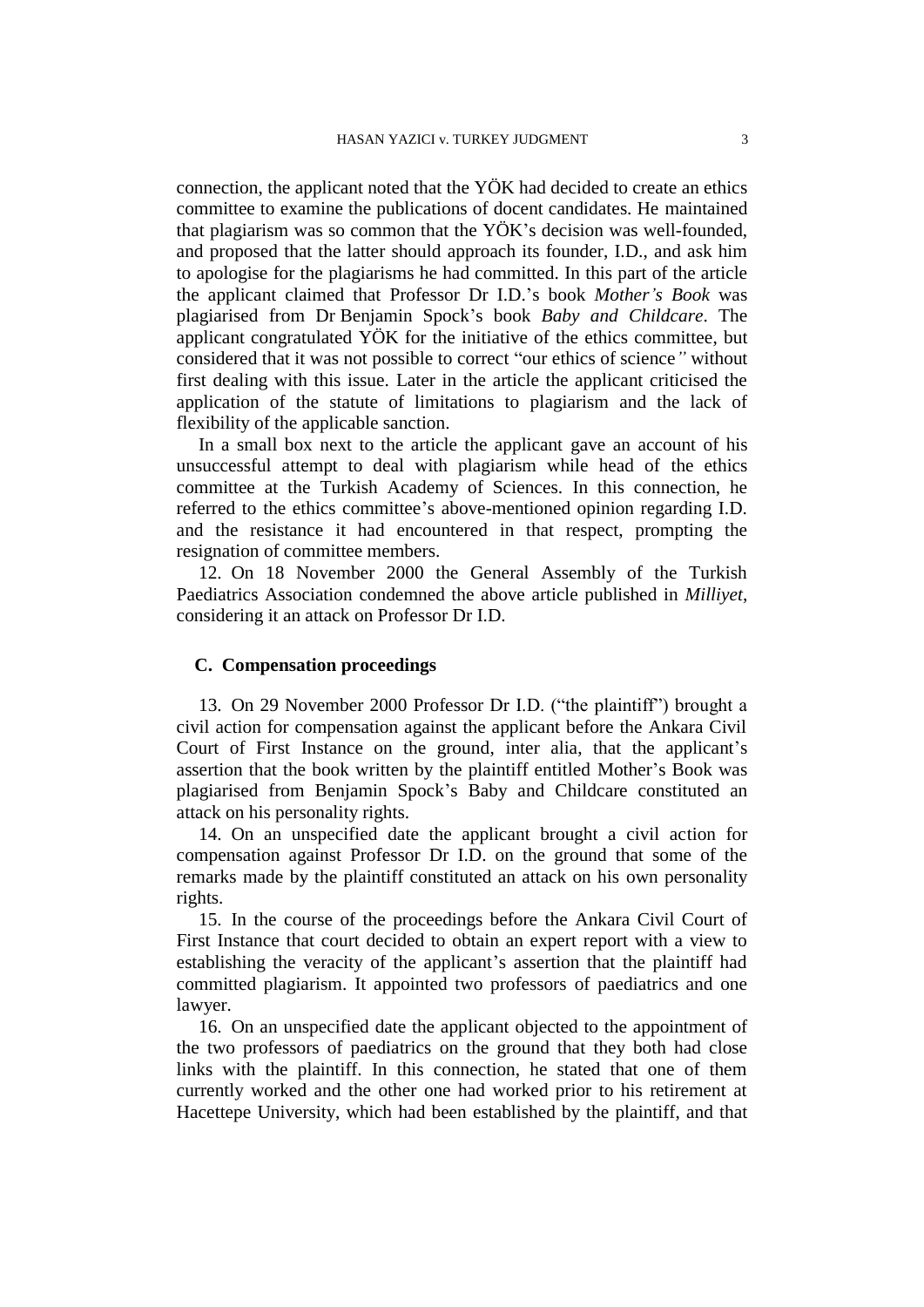they were members of the Turkish Paediatrics Association, which was also headed by the plaintiff.

17. On 18 September 2001 the expert report, which concluded that there had been no plagiarism, was submitted to the first-instance court. It held, in brief, that the content of Professor Dr I.D.'s book was "anonymous" information regarding child health and care which organisations such as WHO or UNICEF sought to have disseminated, that the plaintiff in the introduction to the book stated that the book had been compiled on the basis of questions asked by parents and conclusions reached from scientific research and experience of experts in the field, that it was natural for the two books to resemble each other – they were handbooks, and neither of them contained any bibliography or sources. In this connection, it pointed out similarities which existed in other similar handbooks, such as Mayo Clinic Family Health Book and John Hopkins Family Health Book. The experts also noted that the book in question was not a scientific publication. The report also assessed the merits of the complaint, holding that in the present case the plaintiff's personality rights had been violated.

18. On 25 October 2001 the Ankara Civil Court of First Instance (11th Division), relying on the conclusions reached by the expert report of 18 September 2001, held, inter alia, that the applicant's assertion was neither true nor topical. It ordered the applicant to pay compensation to Professor Dr I.D. in the amount of 10,000,000,000 Turkish liras (TRL), plus interest at the statutory rate applicable from the date of the impugned publication. Counterclaims by the applicant were dismissed, and those decisions subsequently became final, as the applicant did not lodge an appeal in this respect.

19. In his appeal to the Court of Cassation the applicant argued, inter alia, that two of the experts had close ties with the plaintiff and that therefore the expert report was biased. In this connection, the applicant submitted that the first expert was the plaintiff's student and that the second expert was a student of the first expert and that they were both members of the Turkish Paediatrics Association, which had already voiced its opinion on this subject. He maintained that experts should not be chosen from Bilkent University and Hacettepe University, because those universities had been set up by the plaintiff.

The applicant further argued, inter alia, that the domestic court had based its decision on the conclusions of an inadequate and biased report which contained praise for the plaintiff and that the applicant's comments were true, as had been attested to by witness and documentary evidence included in the case file, including a report dated 24 January 2001 and written by Professor Dr J.P., Professor of English Literature and Comparative Literature at Bogazici University. (This report compares the 1968 edition of *Mother's Book* with that of Dr Spock and concludes, *inter alia*, that a number of paragraphs and sentences in the plaintiff's book were copied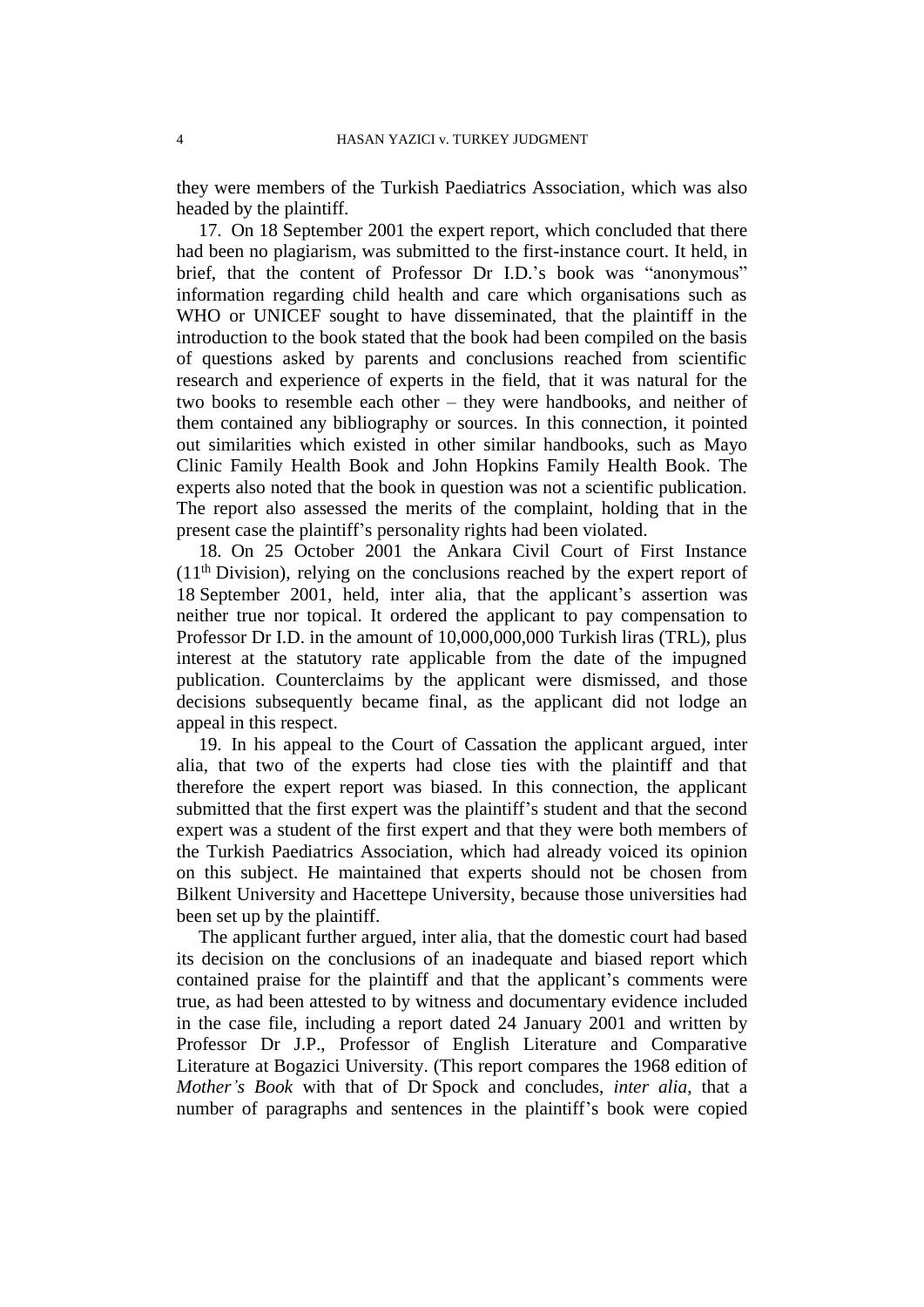from Dr Spock's book by way of word-by-word translation and by using other methods considered as plagiarism. The report contains an annex with some examples.) The applicant further argued, by referring to various examples such as legal changes in domestic law provisions, that the issue of plagiarism was a topical subject.

20. On 14 May 2002 the Court of Cassation  $(4<sup>th</sup> Division)$  held a hearing and quashed the judgment of the first-instance court. In its decision it held that the first-instance court should first determine whether the allegations of plagiarism were well-founded. In this connection the court, inter alia, found the experts' report inadequate and not in compliance with the rules prescribed in Article 276 of the Civil Code of Procedure.

21. On 11 November 2002 the Court of Cassation dismissed the plaintiff's request for rectification of its decision.

22. When the case was remitted back to the first-instance court, the latter appointed as experts Professor Y.A., professor of paediatrics, Professor S.D., professor of paediatrics, and Professor Dr A.E., professor of English. These appointments were made on 4 February 2003. All these experts worked at Gazi University.

23. On 21 April 2003 the experts' report, which concluded that there had been no plagiarism, was submitted to the first-instance court. The experts compared the plaintiff's book with that of Dr Spock as translated into Turkish by Zuhal Avci, and noted, *inter alia*, that there was no similarity between the manner in which the two books were conceptualised and shaped, namely the number of pages, picture on the cover, and section headings. Underlining the differences in each section of the book, the experts also concluded that there were no similarities as regards the contents of the book. The experts noted that it was natural for certain information such as Apgar scales or symptoms of various childhood illnesses to be similar. In this connection, they held that these were not the "original views" of Dr Spock.

24. In the course of the proceedings the applicant objected to the report, particularly on the ground that the first two experts worked with a person close to the plaintiff and that they were themselves members of the Turkish Paediatrics Association.

25. Following objections to the report by the applicant, on 1 October 2003 the first-instance court appointed three new experts for a second report.

26. On various dates two of the court-appointed experts, namely Professor Dr D.B. and Professor Dr B.E., both professors of English language and literature at Hacettepe University, resigned because of a potential conflict of interest.

27. On 22 December 2003 the experts' report prepared by Professor Dr N.A., professor of paediatrics at the Ankara University School of Medicine, Professor Dr S.A., professor of paediatrics at the Ankara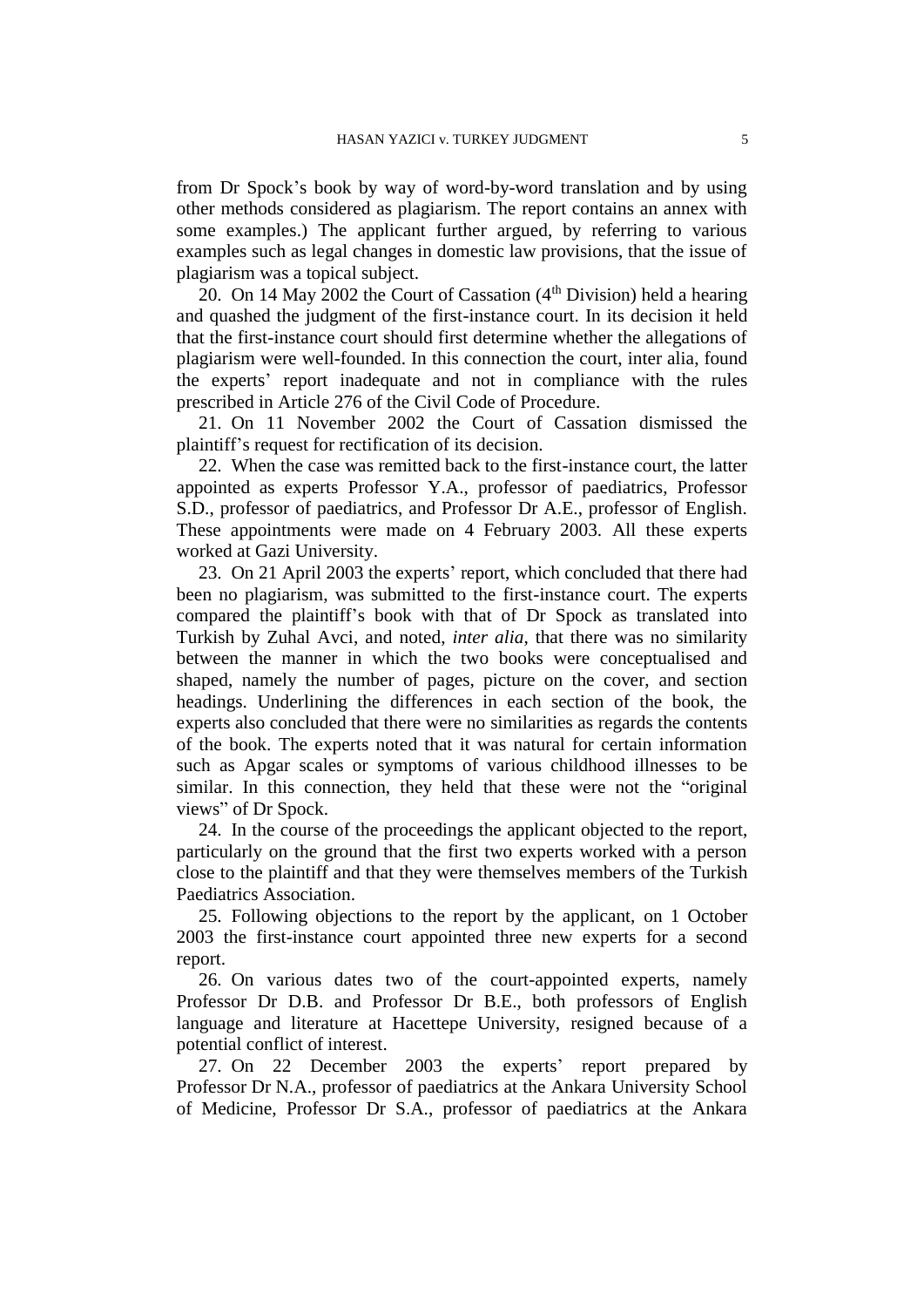University School of Medicine, and Professor Dr G.C., professor of English language and literature at Atılım University, was submitted to the court<sup>1</sup>.

28. In this report, the experts submitted that they had compared the first edition of the plaintiff's book, published in 1952, with a copy of Dr Spock's book as originally published. In sum, the experts held that the plaintiff's book was a popular health book, that it was not a word-for-word translation or citation from Dr Spock's book, that in the first edition of his book the plaintiff referred at the end of his book to Dr Spock and J.H. Kenyon as regards the methodology he had followed, that there were sections in the book which did not exist in Dr Spock's book, and that the plaintiff's book contained national-specific matters and various laws and customs, but that in certain parts of the book there were paragraphs where the translation method had been used and which were similar to Dr Spock. As regards this last point the experts considered that these parts did not concern scientific information but anonymous information known to all paediatricians, and that following these paragraphs the plaintiff had referred to nationalspecific matters. They further considered that certain conditions required for scientific books, such as citation of sources, were not required for books published at that time, and that an acknowledgement only in the form of thanks sufficed.

The experts concluded that the book written by the plaintiff was a popular health book, that in its first edition he had thanked those whose books had inspired him, and that the book was in conformity with the rules of the time of its publication. In this connection, they noted that even today reference by full citation was mostly applicable only to scientific and academic books, and that even if such ethical rules should be held to be applicable to popular health books a book written in 1952 should not be judged by current standards.

29. On 29 December 2003 the applicant lodged a criminal complaint with the Ankara public prosecutor's office, claiming that the transcript of the court decision of 1 October 2003 regarding the appointment of experts, namely Professor Dr G.C., had been tampered with.

30. On 25 February 2004 the Ankara Civil Court of First Instance (11th Division) ordered the applicant to pay compensation to Professor Dr I.D. in the amount of 10,000,000,000 Turkish liras (TRL), plus interest at the statutory rate applicable from the date of the impugned publication.

In its decision, the court began by stating that, after the parties had asked the court to appoint experts, it had requested a list of qualified experts from all universities in Ankara and that it had appointed experts who had not taken part in the academic debate between the parties. It further added that

 $\overline{a}$ 

<sup>1.</sup> In the expert report Prof. Dr. G.C. represents herself as professor of English language and literature at Atılım University. However, it seems she was also working at Hacettepe University at the material time, as attested to by the official document submitted by that University suggesting her to the first-instance court.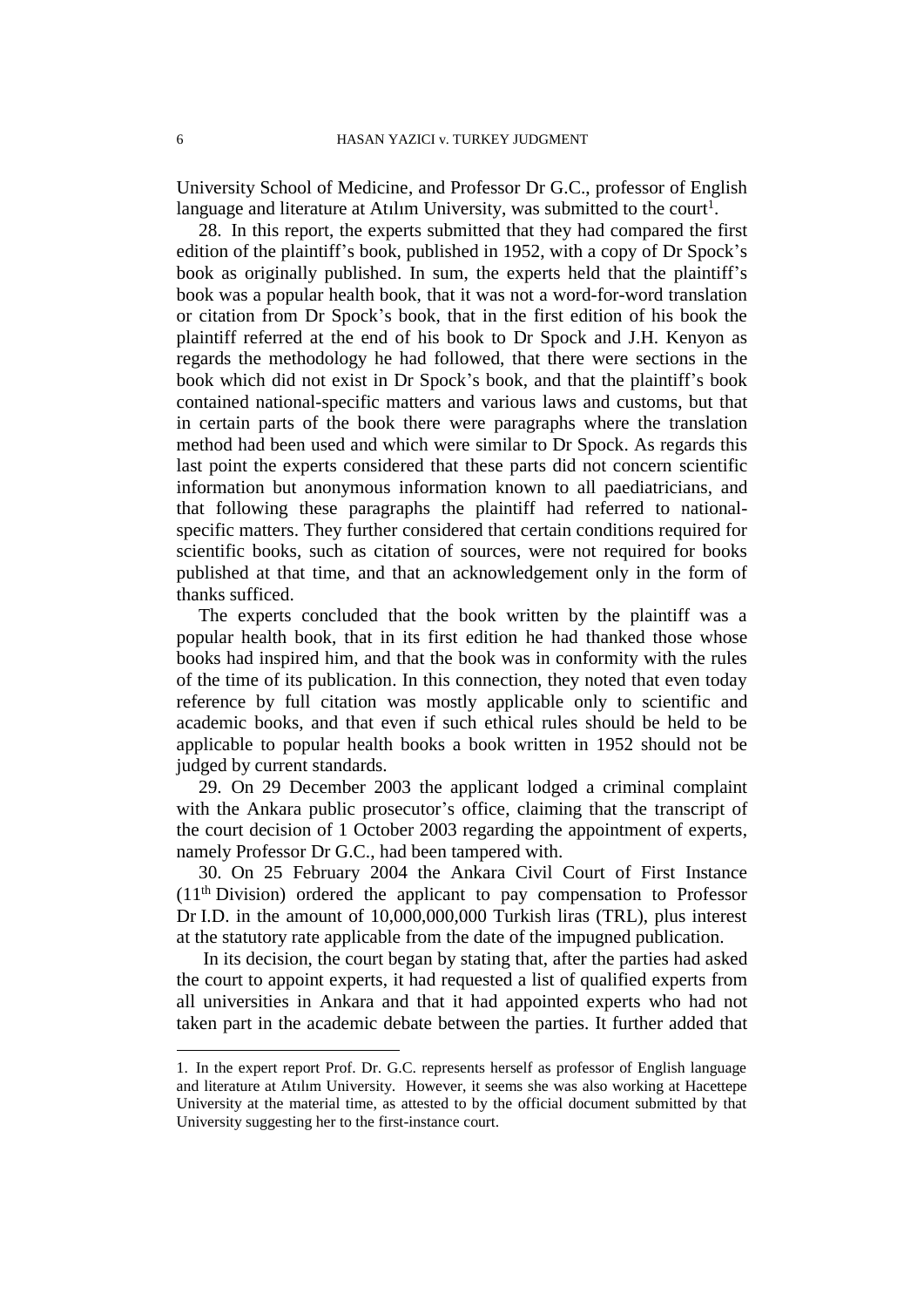following the applicant's objection to the first report the court had commissioned a second expert's report.

The court, referring to the evidence in the case file, held that the book written by the plaintiff was not a copy of the book written by Dr Spock, that it was a genuine publication, and that therefore the applicant's assertion was not correct. It found therefore that there had been an unlawful attack on the plaintiff's personality rights and scientific career.

31. The applicant appealed, complaining, inter alia, that one of the experts, Professor Dr G.C., was working at Hacettepe University, which gave rise to concerns as to her impartiality.

32. On 19 October 2004 the Court of Cassation  $(4<sup>th</sup> Division)$  held a hearing and quashed the judgment of the first-instance court. The court, after referring to the importance of citation of sources in publications, especially scientific publications, held, relying on the information provided in the experts' report, that a mere reference to Dr Spock, as regards the methodology followed in the book, in the original edition, was not sufficient to consider that the plaintiff had made a proper reference and that, in addition, in subsequent editions there was no such reference in the book in question. It therefore found no unlawfulness in the applicant's remarks and held that the case should be dismissed.

33. On 8 November 2005 the Ankara Civil Court of First Instance (11th Division) decided not to abide by the decision of the Court of Cassation, and ordered the applicant to pay compensation to Professor Dr I.D. in the amount of 10,000,000,000 Turkish liras (TRL), plus interest at the statutory rate applicable from the date of the impugned publication. In its decision, it held, inter alia, that experts had been appointed in accordance with the previous decision of the Court of Cassation, that these experts had concluded that there had been no plagiarism, and that the court could not draw conclusions which were contrary to the assessment of the experts. The court held that the applicant had suggested that the plaintiff had committed plagiarism, which under the disciplinary regulation of the YÖK required the heavy sanction of expulsion from the university. It underlined in this connection that everyone had the right to criticise a person exercising a public function. However, criticism which overstepped objective boundaries and became unjust vilification or belittling in bad faith was unlawful. In the circumstances of the present case, the court considered that the plaintiff's personality rights had been infringed.

34. In his appeal to the Plenary Session of the Court of Cassation, the applicant underlined, *inter alia*, that the first-instance court had failed to properly assess the decision of the Court of Cassation. In particular, the court had failed to address the fact that there were parts of the book which were translations, and that a reference to Dr Spock in the first edition, which in any event does not figure in later editions, could not be considered a proper citation. In this connection, the applicant underlined that using a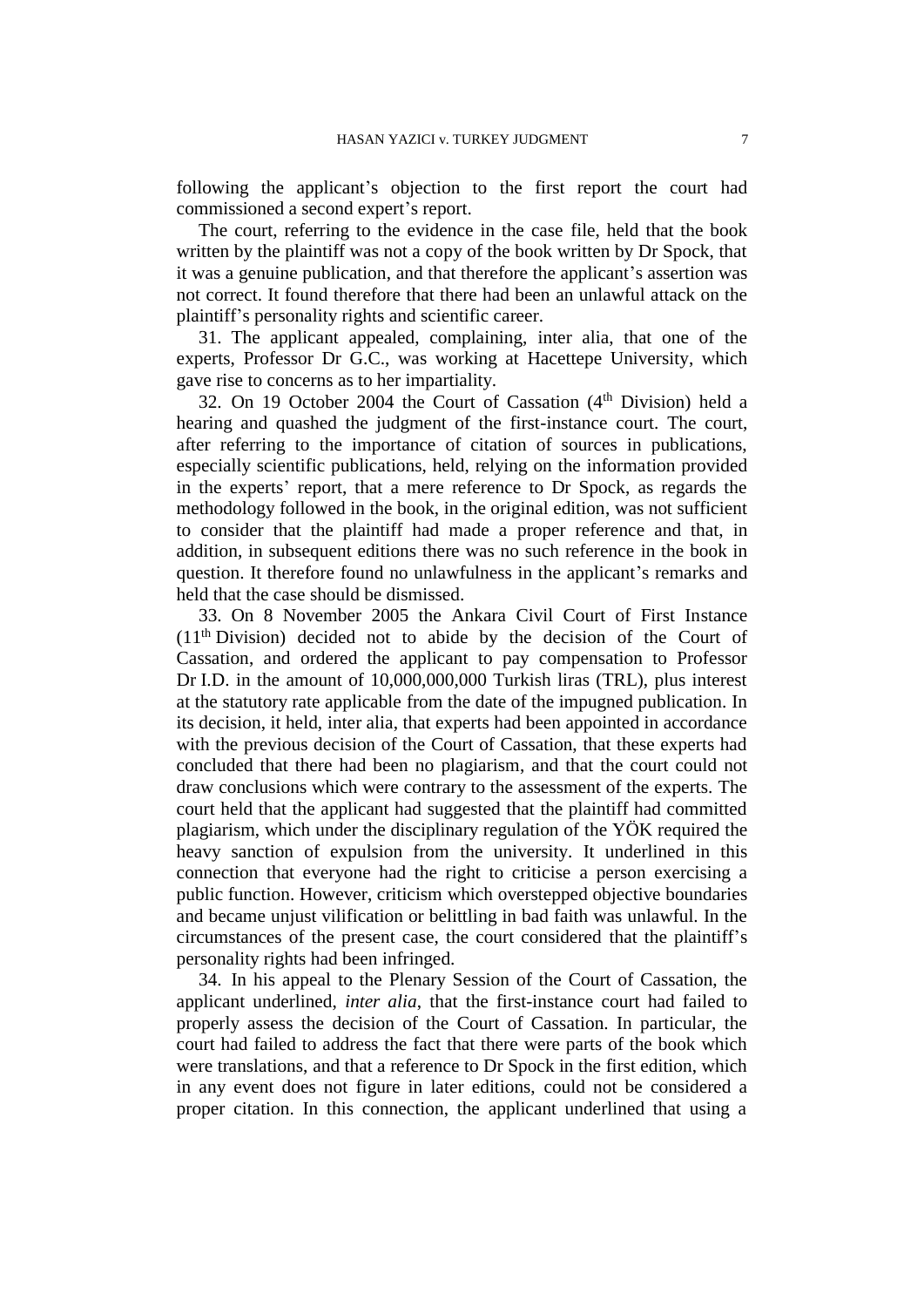methodology adopted in another book and repeating the same words and paragraphs cannot be considered provision of anonymous information, and that there was no scientific basis for the first-instance court's view that plagiarism only applied to original ideas.

The applicant repeated, *inter alia*, that there was no unlawfulness in his assertion that the plaintiff had in his book plagiarised from Dr Spock's book by way of translation and quotations without providing proper references, that this fact was already known by the public as such allegations had been previously made by others and the plaintiff had failed to sue them, and that the voicing of this fact was in the public interest.

The applicant further criticised the wording of the decision, in particular the use of capital letters to emphasise certain words, and others.

35. On 10 May 2006 the Court of Cassation (plenary session), by a majority, upheld the judgment of the first-instance court. In its decision, the court held, *inter alia*, that all the experts' reports included in the case file since the beginning had insistently underlined that both books were handbooks, that they contained anonymous information and not original ideas developed by the authors, and that therefore it was not necessary to provide references therein. It further considered that, contrary to the experts' reports, the applicant had since 1998 brought similar criticisms against the plaintiff, leading sometimes, as in the present case, to unlawful attacks on the plaintiff's personality rights. In the present case the applicant in the article in question had insulted the plaintiff and attacked his personality rights instead of assessing the establishment of the ethics committee by the YÖK. The court considered that there was not even the smallest connection between the subject of the article and the plaintiff. It therefore found that the subject was not topical. The court maintained that there was no reason why the applicant would include the plaintiff in this subject. It therefore held that the incident, as established by experts' reports, was not only false but also not topical.

The court further noted that when it had first quashed the decision of the first-instance court, the Court of Cassation (4<sup>th</sup> Division) had held that the veracity of the allegation was to be established by a report written by experts on the subject and that the first-instance court should make its decision on the basis of that report. It therefore held that if the report concluded that there had been no plagiarism, the applicant's article - as it was not topical - would constitute an attack on personality rights and an award of compensation would be required.

It considered that since the first-instance court had decided to abide by the above decision of the Court of Cassation there was an acquired procedural right in favour of the plaintiff. It considered, however, that the 4<sup>th</sup> Division, in its second decision to quash the first-instance court judgment, had revised its view and, contrary to the experts' report, had taken the view that the book was a scientific publication. In this connection,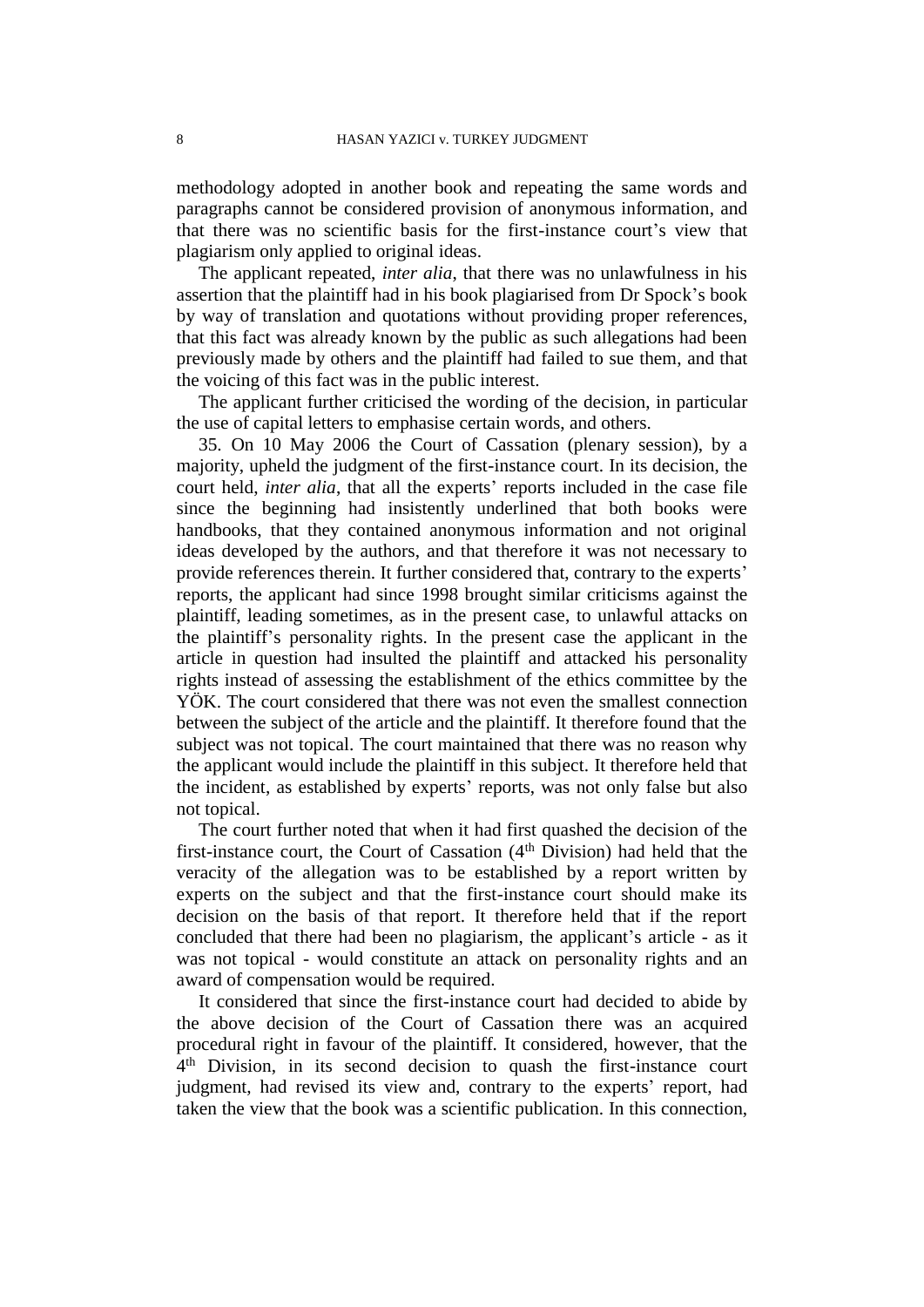the court referred to its case-law in which it had previously held that where an issue required expertise judges could not rule on it on the basis of their own personal views and opinions. It underlined that this case-law was also applicable to the Court of Cassation. Otherwise, the acquired procedural right would be violated.

The court underlined the conditions that must be met for compensation to be awarded for an attack on personality rights in the press: unlawfulness, fault, damage and interconnectedness between reason and conclusion. It further held that for a published criticism or news item to be held unlawful there must be a violation under one of the following criteria: truthfulness, topicality, public interest, public good and interconnectedness between the subject, form and idea.

The court noted that in the present case, according to experts' reports, the article published in *Milliyet* was not true, that the article was not topical, and the opinions expressed in the article exceeded the limits of criticism and insulted the plaintiff.

It further found that the 4<sup>th</sup> Division's assessment referred to above was contrary to its case-law regarding the assessment of experts' reports.

The court therefore found that the first-instance court's decision to resist the 4th Division's judgment was justified. It transferred the case back to the 4 th Division of the Court of Cassation for determination of the amount of compensation.

Two dissenting members (judges sitting on the bench of the 4<sup>th</sup> Division) considered, *inter alia*, that in the instant case the conditions of public interest, topicality and veracity had been met, and that the form and the words used by the applicant in his criticism of an important public figure and academic was not contrary to law.

36. On 27 September 2006 the Court of Cassation (plenary session) dismissed a request by the applicant for rectification of its decision.

37. On 16 November 2006 the Court of Cassation  $(4<sup>th</sup> Division)$ , finding the amount awarded to the plaintiff excessive, reduced the amount of compensation to 2,500 new Turkish liras (TRY).

38. On 14 March 2007 the Court of Cassation  $(4<sup>th</sup> Division)$  dismissed the parties' request for rectification of its decision.

# II. RELEVANT DOMESTIC LAW AND PRACTICE

39. A description of the relevant domestic law at the material time can be found in *Sapan v. Turkey*, no. 44102/04, §§ 24-25, 8 June 2010.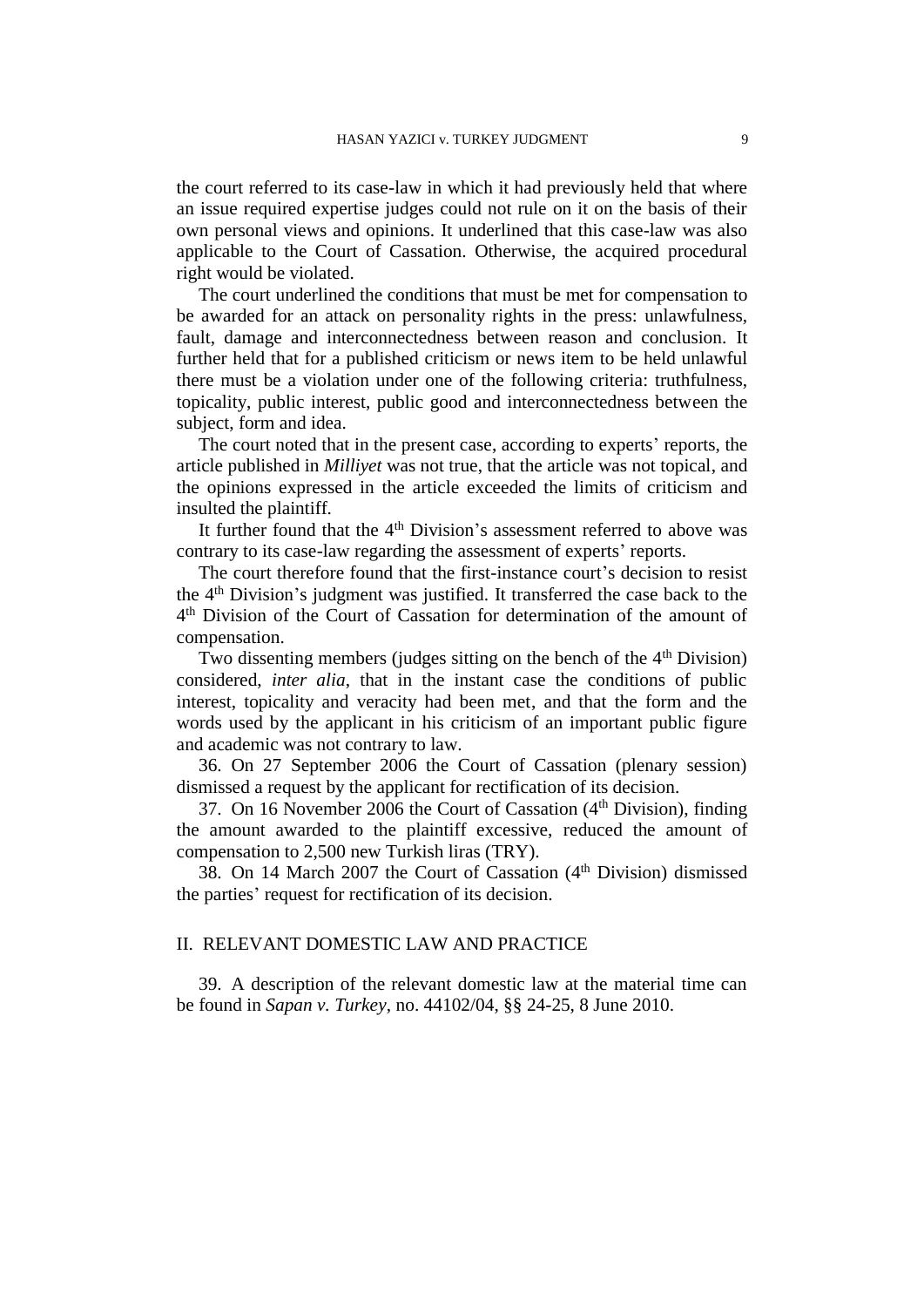# THE LAW

# I. ALLEGED VIOLATION OF ARTICLES 6, 10 AND 14 OF THE **CONVENTION**

40. The applicant complained that there had been an unjustified interference with his freedom of expression, in breach of Article 10 of the Convention. In addition, in the application form, the applicant made lengthy and detailed submissions criticising the manner in which the proceedings had been conducted before the first-instance court, especially the appointment of experts and admission of evidence and the manner in which the first-instance court and the Court of Cassation had assessed the evidence and the applicable procedural rules. In this connection, the applicant emphasised what he described as the inappropriate way in which the domestic courts had praised the plaintiff in their decisions. In his view these flaws in the proceedings demonstrated that the domestic courts lacked the requisite impartiality *vis-à-vis* the plaintiff, and that they had been unduly influenced by his status. He claimed a violation of his rights under Articles 6 and 14 of the Convention.

41. The Court considers that the applicant's complaints should be examined under Article 10 alone, the relevant parts of which read:

"1. Everyone has the right to freedom of expression. This right shall include freedom to hold opinions and to receive and impart information and ideas without interference by public authority and regardless of frontiers ...

2. The exercise of these freedoms, since it carries with it duties and responsibilities, may be subject to such formalities, conditions, restrictions or penalties as are prescribed by law and are necessary in a democratic society ... for the protection of the reputation or rights of others ..."

## **A. Admissibility**

42. The Court notes that this complaint is not manifestly ill-founded within the meaning of Article 35 § 3 (a) of the Convention. It further notes that it is not inadmissible on any other grounds. It must therefore be declared admissible.

## **B. Merits**

#### *1. The parties' submissions*

43. The Government maintained that there had been no breach of the applicant's right to freedom of expression in the instant case. In this connection, they submitted that interference with the exercise of the applicant's right to freedom of expression had been in accordance with the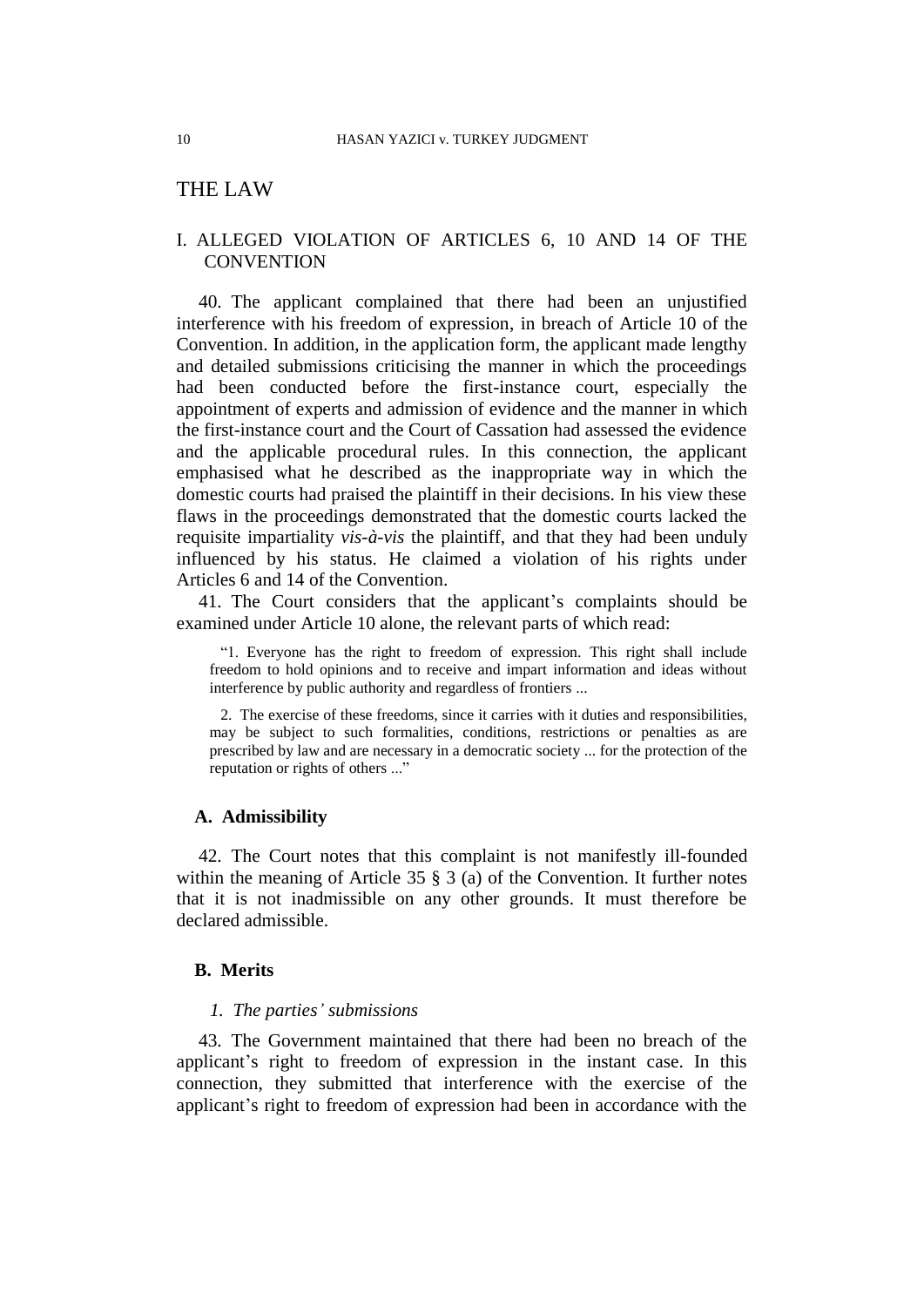second paragraph of Article 10. The Government submitted that the impugned interference had been based on Article 24 of the Civil Code and pursued the legitimate aim of protecting the reputation and rights of others. They referred to various passages of the domestic court decisions to underline that the applicant had made a serious accusation against a public official and that this accusation had been examined by the domestic courts and found to be unfounded. The outcome of the proceedings was therefore necessary and proportionate to the legitimate aim pursued, including the amount of compensation awarded.

44. The applicant maintained his allegations. In particular, by referring to a number of Court judgments, notably *Sorguç v. Turkey* (no. 17089/03, § 35, 23 June 2009), *Başkaya and Okçuoğlu v. Turkey* ([GC], nos. 23536/94 and 24408/94, § 65, ECHR 1999-IV), *Oberschlick v. Austria* (no. 1) (23May 1991, § 57, Series A no. 204) and *Lingens v. Austria* (8 July 1986, §§ 41-42, Series A no. 103), he underlined that he was an academic who had exercised his freedom of expression in the area of freedom of the press, and that he was acting in the public interest by informing the public about a public figure. In this connection, the applicant emphasised that the plaintiff had been the founder of the Turkish Paediatrics Association and the Higher Education Council, and that his accusations had previously been brought to the attention of the public by a prominent journalist and confirmed by the Ethics Committee of the Turkish Academy of Sciences, which had been headed by the applicant. In addition, he submitted that the book contained outdated information on baby sleeping positions (Dr Spock had updated this part in his 1998 edition but the plaintiff had not) which demonstrated that plagiarism, apart from being unethical, also constituted a public threat. The applicant asserted the truthfulness of his accusation regarding plagiarism and considered that he had not been given the opportunity to prove it because of the biased expert reports. He further criticised the domestic courts' assessment that citations were not necessary as the book was a handbook, and lamented that the domestic courts had sacrificed his freedom of expression for the sake of protecting the plaintiff's reputation.

# *2. The Court's assessment*

45. The Court considers that the final judgment given in the compensation case brought by Mr I.D. for the protection of his personal rights interfered with the applicant's right to freedom of expression, as guaranteed by Article 10 § 1 of the Convention.

#### **a) Prescribed by law and legitimate aim**

46. It accepts that the interference in question was prescribed by law, namely, Article 24 of the Civil Code, and that it pursued the legitimate aim of protecting the reputation or rights of others, within the meaning of Article 10 § 2.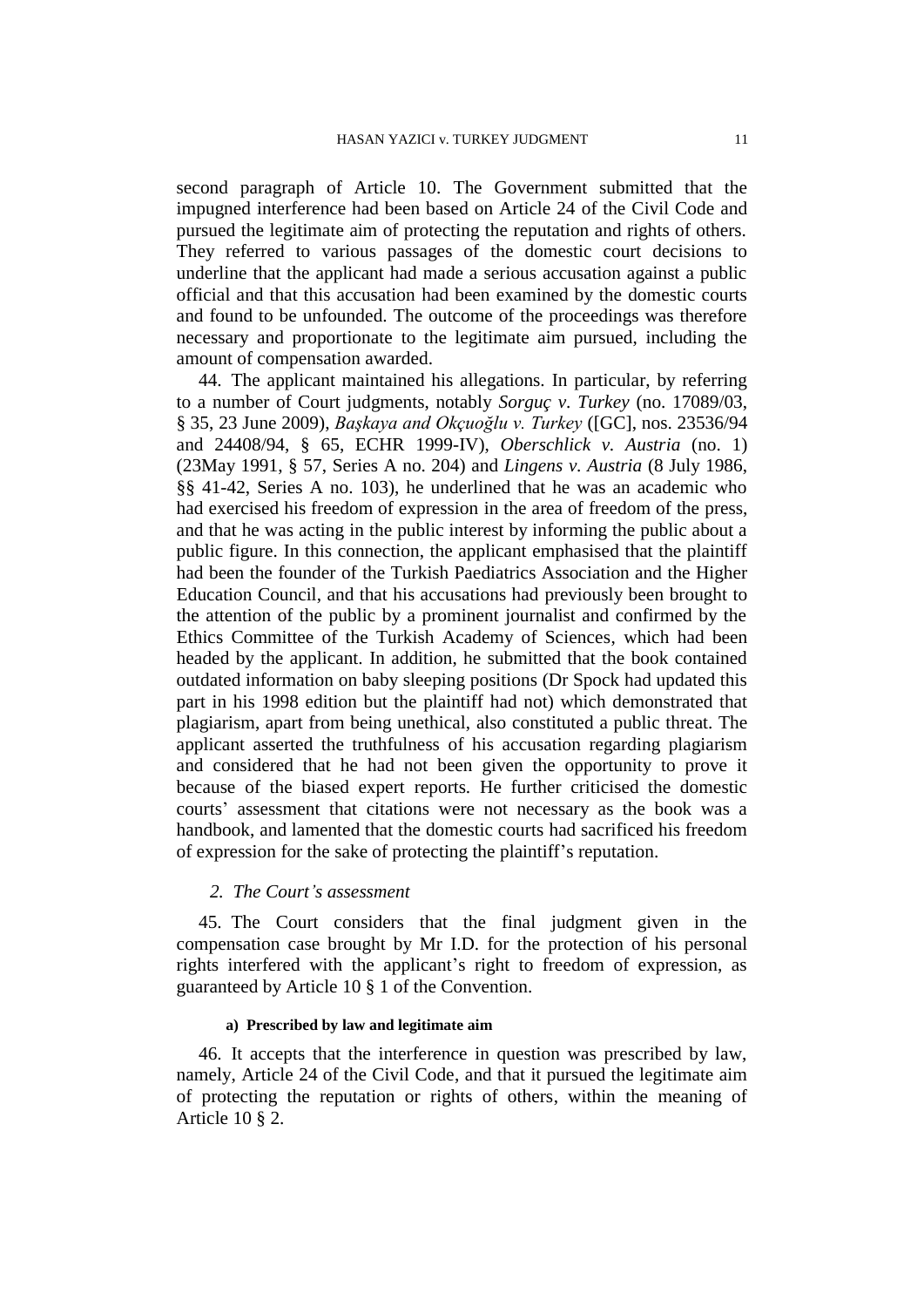#### **b) Necessary in a democratic society**

47. In the present case what is in issue is whether the interference was "necessary in a democratic society".

48. The Court reiterates that freedom of expression constitutes one of the essential foundations of a democratic society and one of the basic conditions for its progress and for each individual's self-fulfilment. Subject to paragraph 2, it is applicable not only to "information" or "ideas" that are favourably received or regarded as inoffensive or as a matter of indifference, but also to those that offend, shock or disturb. Such are the demands of that pluralism, tolerance and broadmindedness without which there is no "democratic society". As set forth in Article 10, this freedom is subject to exceptions, which must, however, be construed strictly, and the need for any restrictions must be established convincingly (see, among others, *Perna v. Italy* [GC], no. 48898/99, § 39, ECHR 2003-V, and the references cited therein).

49. The test of "necessary in a democratic society" requires the Court to determine whether the interference complained of corresponded to a "pressing social need". The Contracting States have a certain margin of appreciation in assessing whether such a need exists, but it goes hand in hand with European supervision, embracing both the legislation and the decisions applying it, even those given by an independent court. The Court is therefore empowered to give the final ruling on whether a "restriction" is reconcilable with freedom of expression as protected by Article 10 (see, for example, *Tuşalp v. Turkey*, nos. 32131/08 and 41617/08, § 41, 21 February 2012).

50. The Court's task in exercising its supervisory function is not to take the place of the competent domestic courts, but rather to review under Article 10 the decisions they have taken pursuant to their power of appreciation. In particular, the Court must determine whether the reasons adduced by the national authorities to justify the interference were "relevant and sufficient" and whether the measure taken was "proportionate to the legitimate aims pursued". In doing so, the Court has to satisfy itself that the national authorities, basing themselves on an acceptable assessment of the relevant facts, applied standards which were in conformity with the principles embodied in Article 10 (see *Lindon, Otchakovsky-Laurens and July v. France* [GC], nos. 21279/02 and 36448/02, § 45, ECHR 2007-IV, and *Mengi v. Turkey*, nos. 13471/05, and 38787/07, § 48, 27 November 2012).

51. In this connection, the Court reiterates that in order to assess the justification of an impugned statement, a distinction needs to be made between statements of fact and value judgments. While the existence of facts can be demonstrated, the truth of value judgments is not susceptible of proof. The requirement to prove the truth of a value judgment is impossible to fulfil and infringes freedom of opinion itself, which is a fundamental part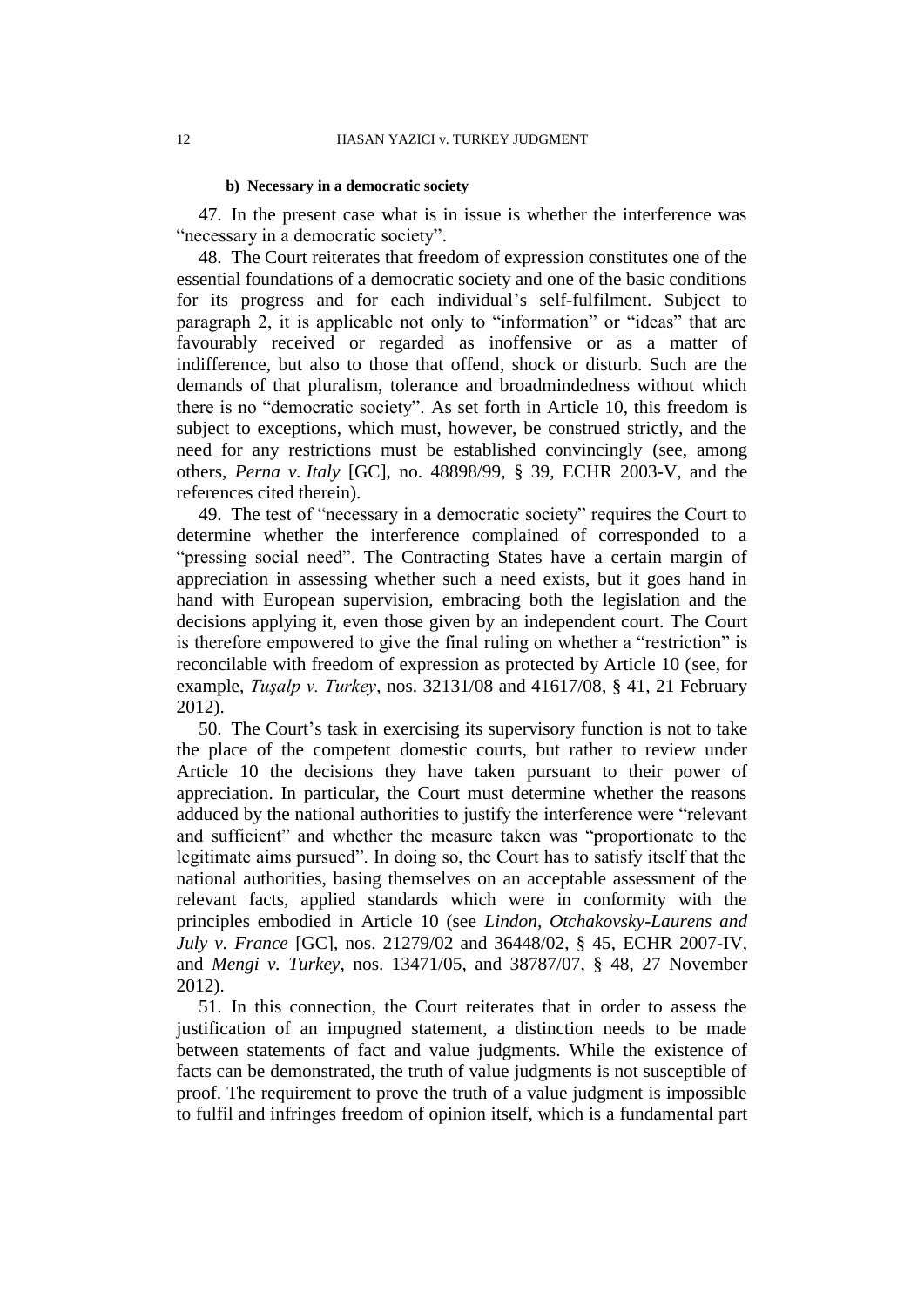of the right secured by Article 10. The classification of a statement as a fact or as a value judgment is a matter which in the first place falls within the margin of appreciation of the national authorities, in particular the domestic courts. However, even where a statement amounts to a value judgment, there must exist a sufficient factual basis to support it, failing which it will be excessive (see, for example, *Pedersen and Baadsgaard v. Denmark*  [GC], no. 49017/99, § 76, ECHR 2004-XI).

52. Moreover, when called upon to examine the necessity of an interference in a democratic society in the interests of the "protection of the reputation or rights of others", the Court may be required to ascertain whether the domestic authorities struck a fair balance when protecting two values guaranteed by the Convention which may come into conflict with each other in certain cases, namely, on the one hand, freedom of expression protected by Article 10, and on the other the right to respect for private life enshrined in Article 8 (see *MGN Limited v. the United Kingdom*, no. 39401/04, § 142, 18 January 2011).

53. Various factors, such as the contribution made by the article to a debate of general interest, how well known the person is and the subject of the publication, the previous conduct of the person concerned, the content, form and consequences of the publication, and the severity of the sanction imposed, are taken into account by the Court in its balancing exercise (see *Axel Springer AG v. Germany* [GC], no. 39954/08, §§ 89-95, 7 February 2012, and *Mengi*, cited above, § 52).

54. Finally, the Court reiterates that the procedural guarantees afforded to the defendants in defamation proceedings are among the factors to be taken into account in assessing the proportionality of the interference under Article 10. In particular, it is important that the defendant is afforded a realistic chance to prove that the factual basis for his allegations was true. A lack of procedural fairness and equality may give rise to a breach of Article 10 (see, for example, *Andrushko v. Russia*, no. 4260/04, § 53, 14 October 2010, and *Steel and Morris v. the United Kingdom*, no. 68416/01, § 95, ECHR 2005-II).

55. Turning to the facts of the case, the Court notes that the applicant was an academic who was also the former head of the ethics committee of the Turkish Academy of Sciences. The subject of plagiarism therefore was of particular interest to him, and, as his previous attempts before the Turkish Academy of Sciences attest, the applicant firmly believed that the plaintiff has committed plagiarism in his book *Mother's Book* (see paragraphs 6 and 7 above). In this connection, the Court underlines the importance of academic freedom, which enshrines academics' freedom to freely express their opinion about the institution or system in which they work, and freedom to distribute knowledge and truth without restriction (see *Sorguç v. Turkey*, no. 17089/03, § 35, 23 June 2009).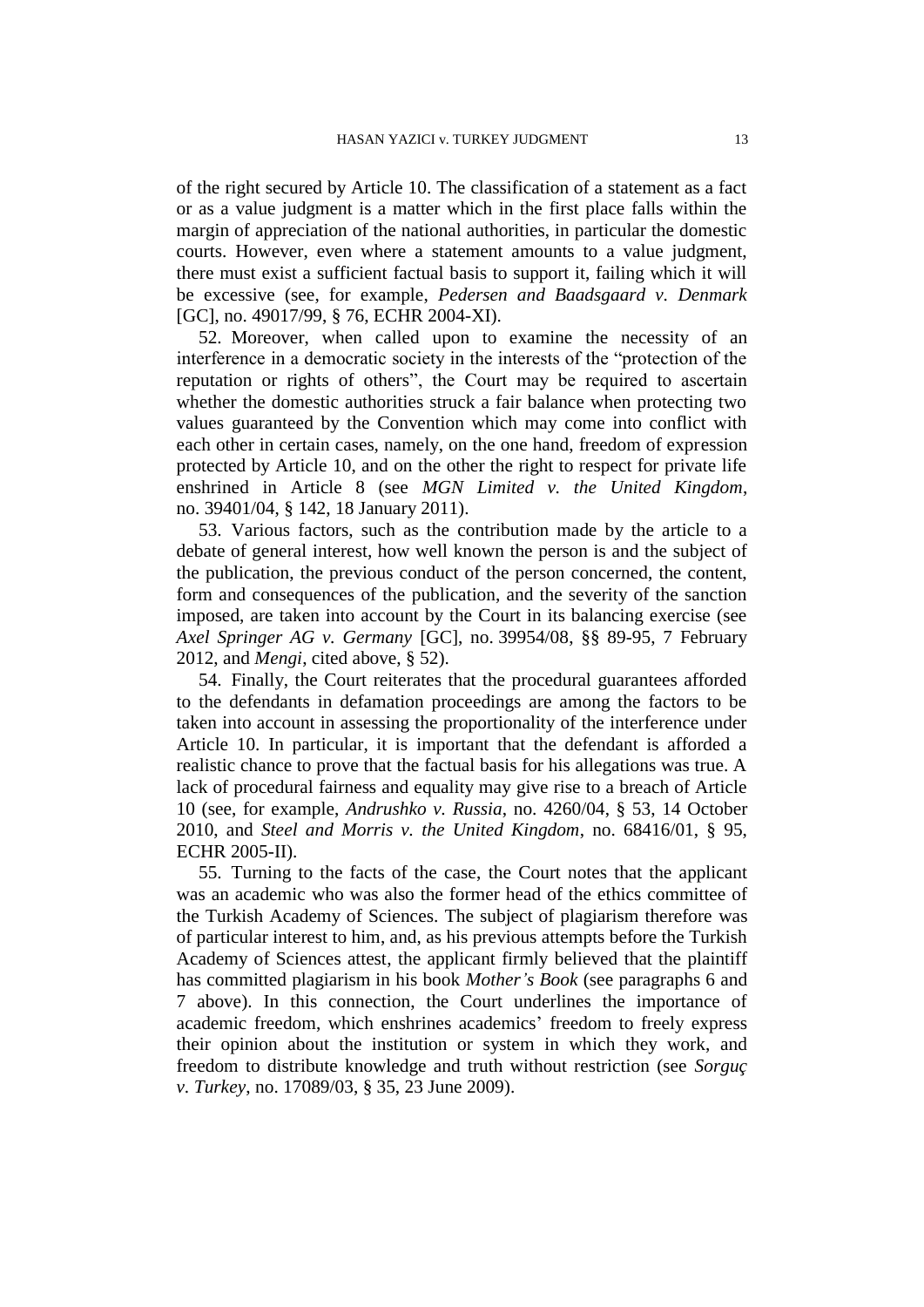56. It observes that the plaintiff in question was a highly renowned academic who had assumed an important public function in the field of education by heading the Higher Education Council between 1981 and 1992 and had set up two important universities in Turkey. Therefore, at the time of the publication of the article he was well known as a public figure. He was thus expected to tolerate a greater degree of public scrutiny which may have a negative impact on his honour and reputation, particularly within the context of the subject matter at issue, than any private individual.

57. The applicant was ordered to pay damages for defamation on account of an article published in *Milliyet* on 15 November 2000 in which he had alleged that the plaintiff had committed plagiarism in his book entitled *Mother's Book*. The allegation in question was raised by the applicant in the course of the debate regarding the introduction of an ethics committee by the Higher Education Council. The Court finds that the subject matter of the article in question, including the applicant's view that the efforts of the Higher Education Council would be fruitless if they did not tackle the plagiarism committed by its former head, concerned important issues in a democratic society which the public had a legitimate interest in being informed about and in particular having regard to the position of the plaintiff vis-à-vis the institution concerned, the Court finds that the applicant's allegation of plagiarism committed by him was of public interest. In this connection, the Court reiterates that there is little scope under Article 10 § 2 of the Convention for restrictions on debate on questions of public interest (see *Animal Defenders International v. the United Kingdom* [GC], no. 48876/08, § 102, ECHR 2013 (extracts)).

58. The Court notes that, in the course of the domestic proceedings, the first-instance court repeatedly found that there had been an unlawful attack on the plaintiff's personality rights. In this connection, it emphasised that the applicant's allegation was untrue (see paragraphs 18, 30 and 33 above). Conversely, in its decision on 19 October 2004, the 4<sup>th</sup> Division of the Court of Cassation quashed the first-instance court judgment on the ground that the remarks made by the applicant in the article in question were not unlawful (see paragraph 32 above). The issue was examined by the Plenary Session of the Court of Cassation, which concluded that the applicant's allegations in the article published by *Milliyet* were untrue and that the article was not topical, and that the opinions expressed in the article exceeded the limits of criticism and amounted to insult (see paragraph 35 above).

59. At the outset, the Court observes that the Plenary Session of the Court of Cassation did not, in its analysis, attach any importance to the applicant's right to freedom of expression, nor did it balance it in any considered way against the plaintiff's right to reputation. In particular, the court did not distinguish statements of fact from value judgments, nor did it give any proper consideration as to the public interest in the publication of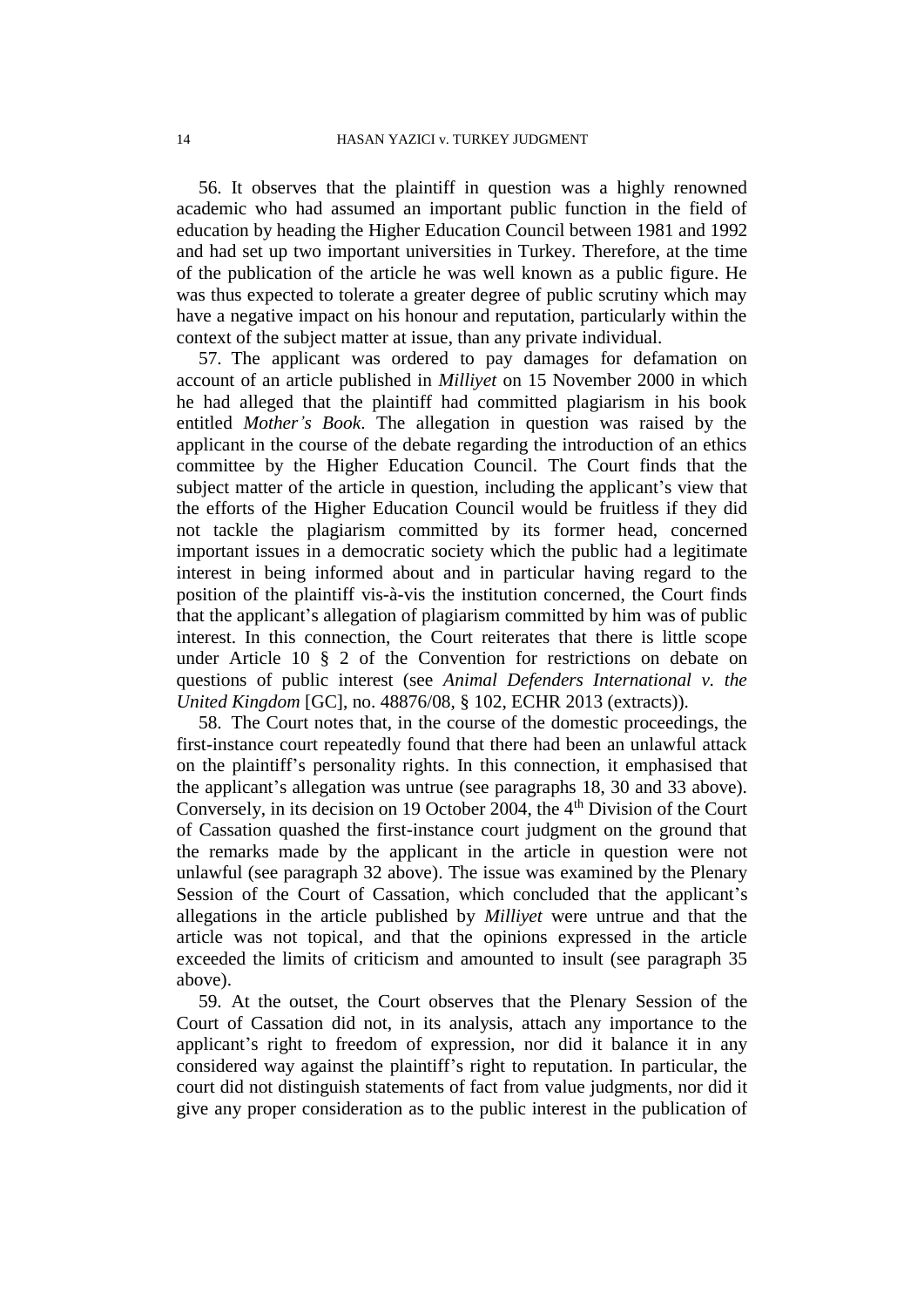the article in question, including the allegation of plagiarism directed at the plaintiff. Other considerations, such as the impact of the article on the plaintiff's personal and private life and the fact that similar allegations akin to the one voiced by the applicant had already been made in the public domain, were also absent from the reasoning of the judgment of the Plenary Session of the Court of Cassation.

60. Rather, the Court notes that the central issue before the Plenary Session of the Court of Cassation was the truthfulness of the applicant's allegation of plagiarism and whether this allegation was topical.

61. As regards the first issue the Court notes that the statements made by the applicant so far as they concerned the allegation that the plaintiff had plagiarised in his book *Mother's Book* from Dr Spock's book *Baby and Childcare* were clearly allegations of fact and not value judgments, and as such susceptible to proof. This is not contested by the parties. In fact, the applicant complains that he was not given the opportunity to prove the truth of his statements because of biased expert reports.

62. The Court reiterates that people prosecuted as a result of comments they make about a topic of general interest must have an opportunity to absolve themselves of liability by establishing that they acted in good faith and, in the case of factual allegations, by proving they are true (see *Mamère v. France*, no. 12697/03, § 23, ECHR 2006-XIII, and the cases referred to therein).

63. In this connection, the Court notes that, in various contexts, it has held that a lack of neutrality on the part of a court-appointed expert may in certain circumstances give rise to a breach of the principle of equality of arms inherent in the concept of a fair trial (see, for example the Court's considerations under Article 6 in *Sara Lind Eggertsdóttir v. Iceland*, no. 31930/04, § 47 et seq, 5 July 2007; under Article 8 in *Lashin v. Russia*, no. 33117/02, § 87 et seq, 22 January 2013; and under Article 2 in *Bajić v. Croatia*, no. 41108/10, § 95 et seq, 13 November 2012). Likewise, it considers that where the opinion of an expert is likely to play a decisive role in the proceedings the expert's neutrality becomes an important requirement which should be given due consideration in the Court's assessment as to the procedural guarantees afforded under Article 10 to defendants in defamation proceedings.

64. In the present case, there is no doubt that the domestic courts relied exclusively on court-appointed experts' opinions, the neutrality of which was challenged by the applicant, when deciding on the truthfulness of the applicant's allegations.

65. The Court notes that, in the course of the proceedings, the first-instance court commissioned three expert reports. As regards the first experts' report the Court underlines that both the composition of the panel and the quality of the report were criticised by the Court of Cassation and this led to the quashing of the first-instance court's decision on 14 May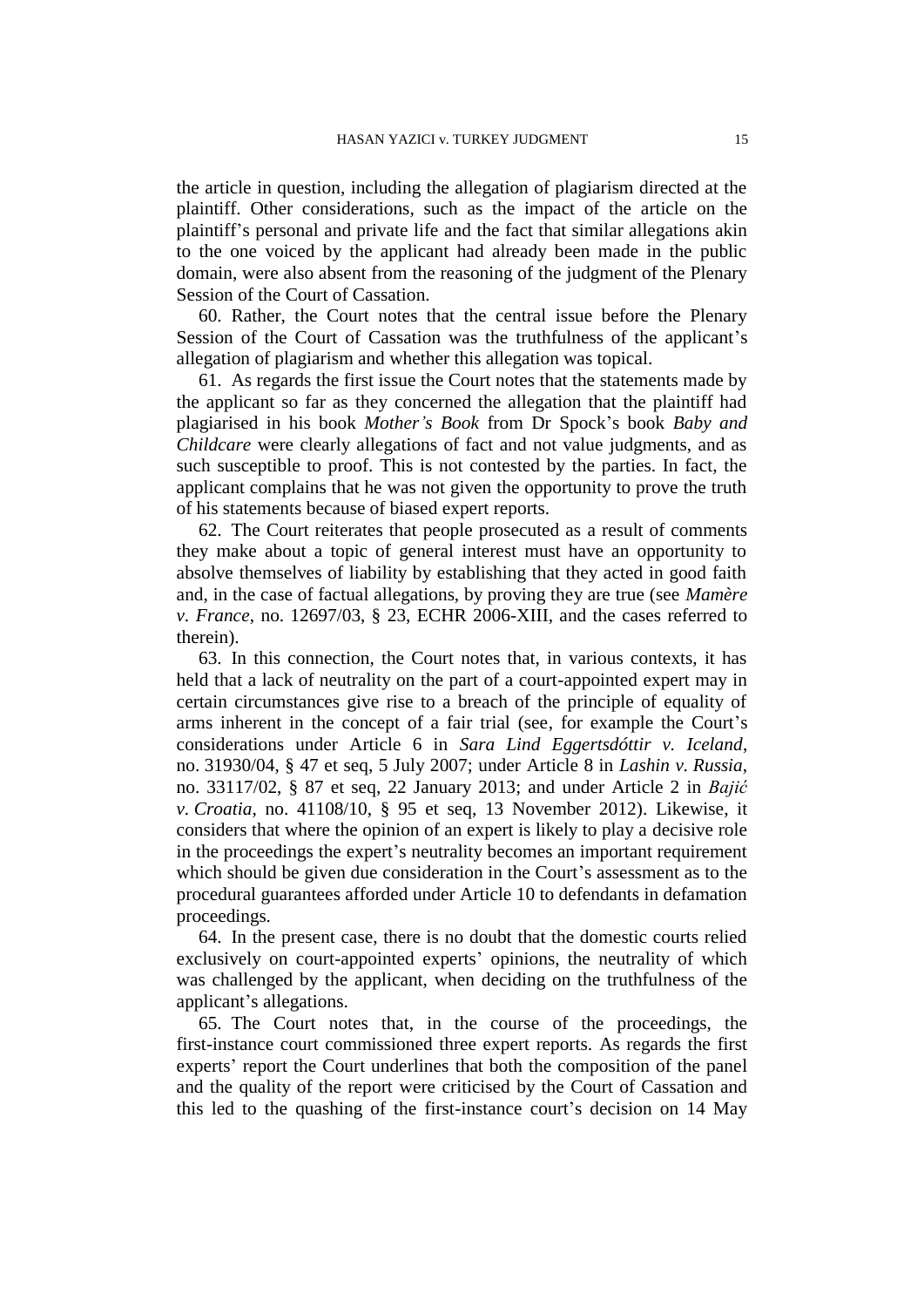2002 (see paragraph 20 above). As regards the second expert report, it was set aside by the first-instance court following objections from the applicant (see paragraph 25 above). Despite the above, the Court observes that the Plenary Session of the Court of Cassation relied on the conclusions of those reports in its judgment (see paragraph 35 above).

66. As regards the third expert report, the first-instance court ended up appointing a staff member from Hacettepe University, one of the universities founded by the plaintiff (see paragraph 31 above), and this following the resignation of two previously appointed experts both working at the same university (see paragraph 26 above). The Court observes that this report found that various parts of the book were translated parts of Dr Spock's book. However, the Plenary Session of the Court of Cassation failed to assess whether this fact, namely that certain parts of the book were translated from Dr Spock's book was sufficient for the purposes of establishing the applicant's good faith or truthfulness of his assertion. It underlines, in this respect, that it is not the Court's task to rule on the issue of the veracity of the applicant's allegations of plagiarism. Rather, its examination of the issue is essentially from the standpoint of the relevance and sufficiency of the reasons given by the domestic courts in the proceedings in question and whether the standards applied, including procedural guarantees, were in conformity with the principles embodied in Article 10. For the Court, there is a lack of clarity in the decision of the Plenary Session of the Court of Cassation as to what is considered as plagiarism under domestic law and practice and the standard of proof the domestic courts require under Turkish law to prove such allegations before the domestic courts.

67. In this connection, the Court also takes note that the evidence submitted by the applicant with a view to proving his allegations, in particular the private expert report (see paragraph 19 above), was not assessed by the Plenary Session of the Court of Cassation, and no reason was provided as to why this was so.

68. In so far as the Plenary Session of the Court of Cassation attached some importance in its examination to the question of whether the applicant's statements were topical, the Court observes that undue weight was given to the fact that the applicant had previously voiced similar allegations against the plaintiff. In its opinion this cannot alter the fact that the applicant's allegation, that the former head of the Higher Education Council had committed plagiarism in one of his books, was closely linked to the subject matter of the article, namely the establishment of an ethics committee by the Higher Education Council in order to tackle plagiarism in academia, and was thus topical.

69. In the light of the above considerations, and notwithstanding the national authorities' margin of appreciation, the Court, given the disregard by the Plenary Session of the Court of Cassation of elements that should be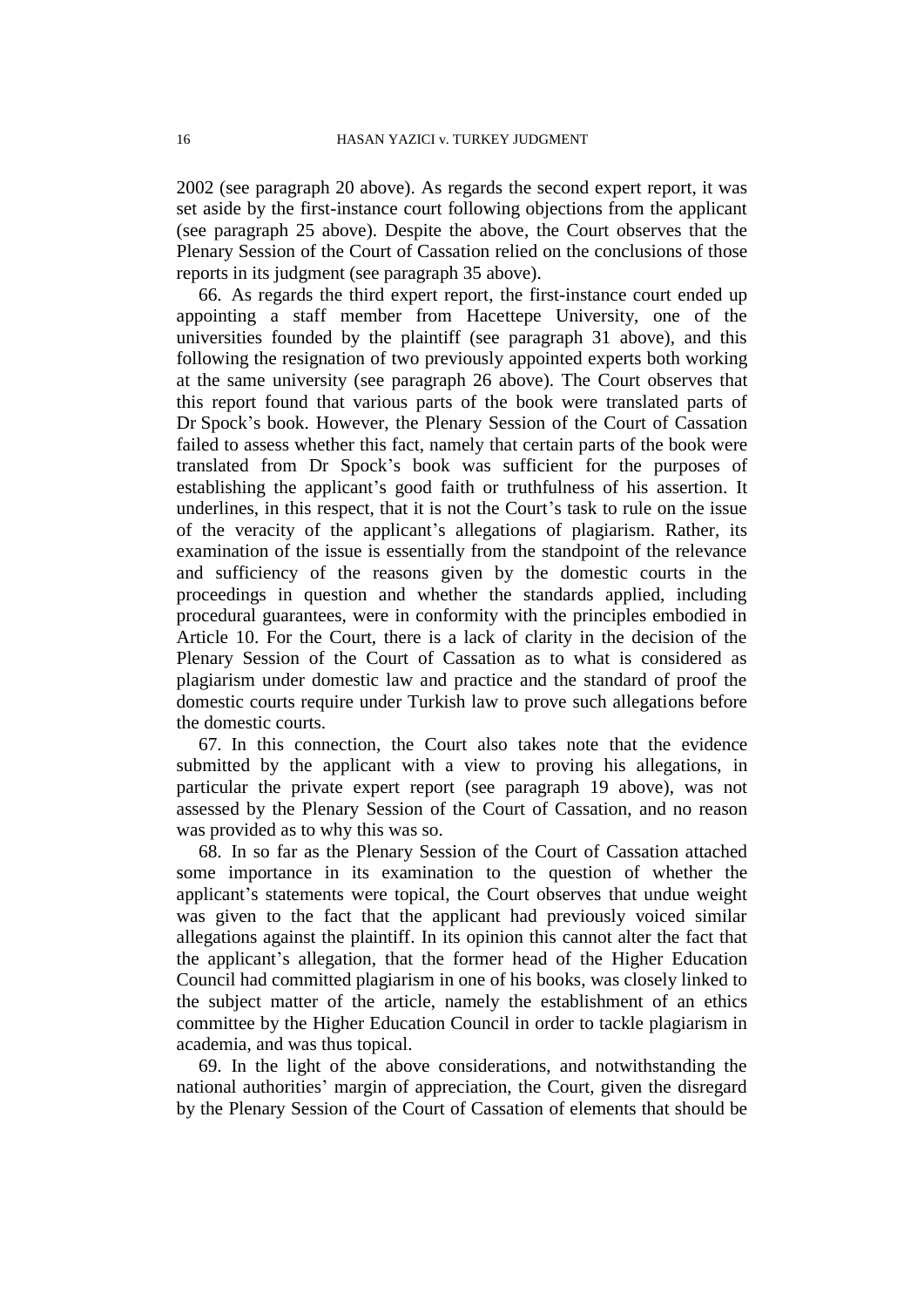taken into account in the balancing exercise in a case which involves a conflict between the right to freedom of expression and the protection of the reputation or rights of others, as well as the lack of procedural guarantees, considers that the interference with the applicant's freedom of expression was not based on sufficient reasons to show that the interference complained of was necessary in a democratic society for the protection of the reputation and rights of others. This finding makes it unnecessary for the Court to pursue an examination in order to determine whether the amount of compensation which the applicant was ordered to pay was proportionate to the aim pursued. It follows that there has been a violation of Article 10 of the Convention.

# II. ALLEGED VIOLATION OF ARTICLE 6 OF THE CONVENTION

70. The applicant further complained that the length of the compensation proceedings had been incompatible with the "reasonable time" requirement laid down in Article 6 § 1 of the Convention, the relevant part of which reads as follows:

"In the determination of his civil rights and obligations ... everyone is entitled to a ... hearing within a reasonable time by [a] ... tribunal ..."

#### **A. Admissibility**

71. The Court observes, at the outset, that a new domestic remedy has been established in Turkey since the application of the pilot judgment procedure in the case of *Ümmühan Kaplan v. Turkey* (no. 24240/07, 20 March 2012). The Court observes that in its decision in the case of *Turgut and Others v. Turke*y (no. 4860/09, 26 March 2013), it declared a new application inadmissible on the ground that the applicants had failed to exhaust the domestic remedies, as a new domestic remedy had been set up. In so doing, the Court in particular considered that this new remedy was, *a priori,* accessible and capable of offering a reasonable prospect of redress for complaints concerning the length of proceedings.

72. The Court further notes that in its decision in the case of *Ümmühan Kaplan* (cited above, § 77) it stressed that it could pursue the examination of applications of this type which have already been communicated to the Government. It further notes that in the present case the Government did not raise an objection in respect of the new domestic remedy.

73. In view of the above, the Court decides to pursue the examination of the present application. However, it notes that this conclusion is without prejudice to an exception that may ultimately be raised by the Government in the context of other communicated applications (see *İbrahim Güler v. Turkey*, no. 1942/08, § 39, 15 October 2013).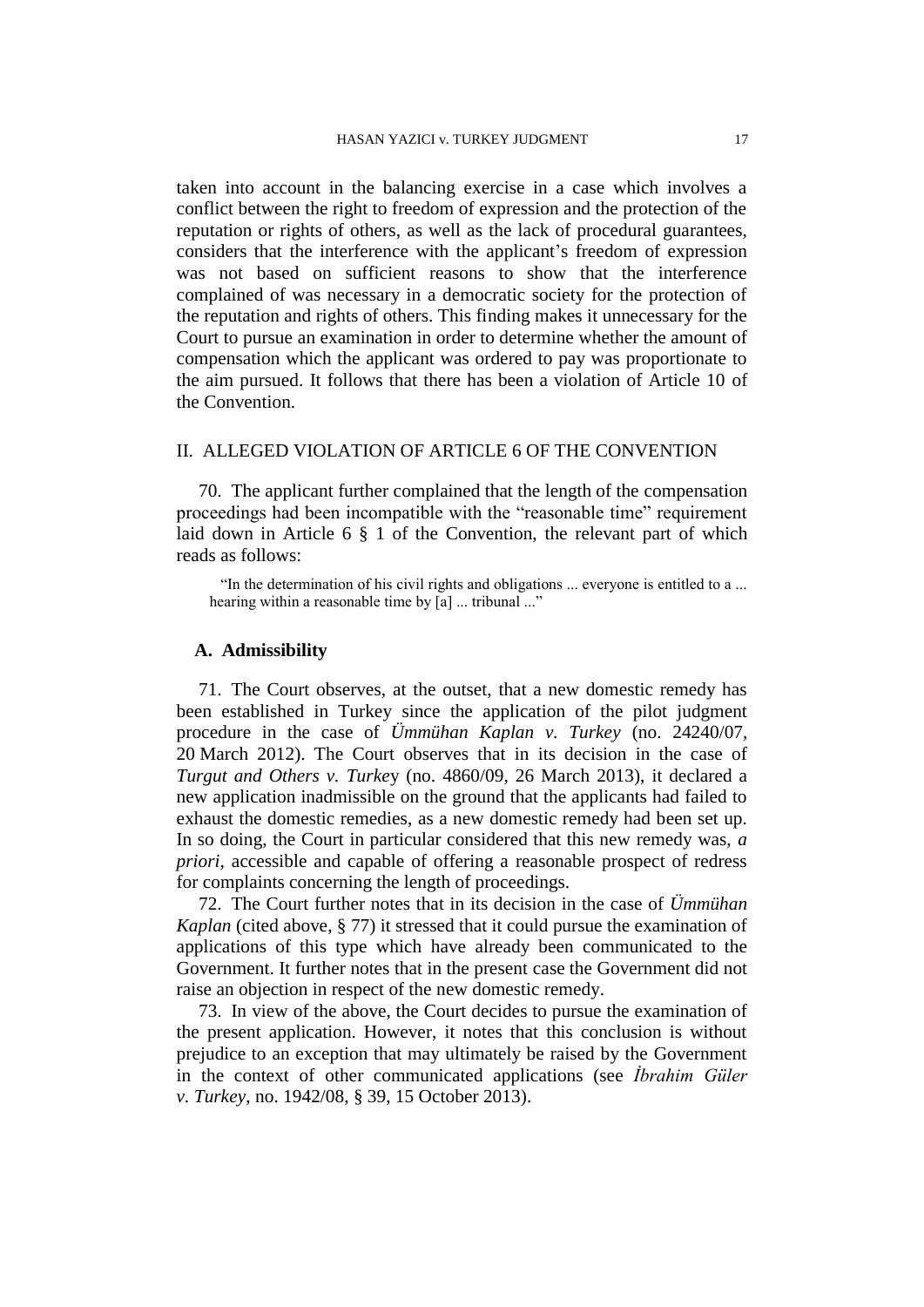74.The Court notes that this complaint is not manifestly ill-founded within the meaning of Article 35 § 3 (a) of the Convention. It further notes that it is not inadmissible on any other grounds. It must therefore be declared admissible.

## **B. Merits**

#### *1. The parties' submissions*

75. The Government claimed that the proceedings in question started on 25 October 2001 and ended on 14 March 2007, and thus lasted five years and five months. In particular, they argued that the case was a complex one, concerning accusations of plagiarism from a medical book written in English, and required meticulous examination by the domestic courts. In this connection, they submitted that a certain amount of time had elapsed when the panel of experts was being set up, especially as the applicant had contested the composition of that panel. The Government considered that there was no period of inactivity attributable to the domestic courts.

76. The applicant maintained his allegations. In particular, he underlined that the proceedings had lasted for six years and five months, and that the main reason for its length had been the attitude of the first-instance court in favour of the plaintiff, and not the complex nature of the case claimed by the Government.

## *2. The Court's assessment*

#### **a) Period to be taken into consideration**

77. The Court considers that the period to be taken into consideration in determining whether the proceedings satisfied the "reasonable time" requirement laid down by Article 6 § 1 began on 29 November 2000, when Mr I.D. lodged an action for compensation against the applicant before the Ankara Civil Court of First Instance, and ended on 14 March 2007, when the Court of Cassation dismissed the applicant's request for rectification of its judgment. They therefore lasted approximately six years and a little over three months at two levels of jurisdiction, which examined the case several times each.

### **b) Reasonableness of the length of the proceedings**

78. The Court reiterates that the reasonableness of the length of proceedings must be assessed in the light of the circumstances of the case and with reference to the following criteria: the complexity of the case, the conduct of the applicant and the relevant authorities and what was at stake for the applicant in the dispute (see *Oyal v. Turkey*, no. 4864/05, § 85, 23 March 2010, and the cases referred to therein).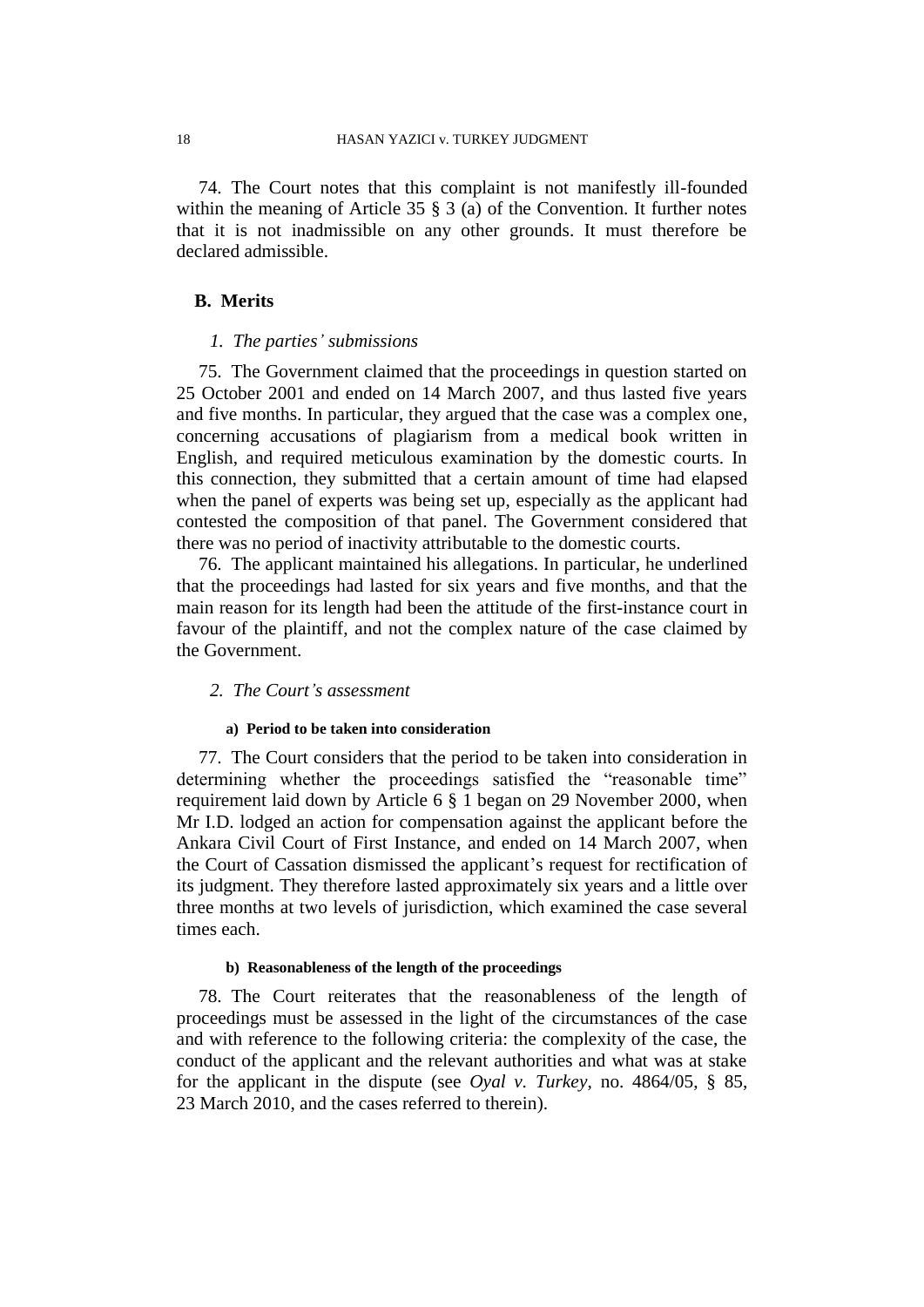79. The Court has frequently found violations of Article 6 § 1 of the Convention in cases raising issues similar to the one in the present case (see, in particular, *Ümmühan Kaplan* (cited above, §§ 46-48)).

80. Having examined all the material submitted to it and having regard to its case-law on the subject, the Court considers that in the instant case the length of the proceedings was excessive and failed to meet the "reasonable time" requirement.

81. There has accordingly been a breach of Article 6 § 1.

## III. APPLICATION OF ARTICLE 41 OF THE CONVENTION

#### 82. Article 41 of the Convention provides:

"If the Court finds that there has been a violation of the Convention or the Protocols thereto, and if the internal law of the High Contracting Party concerned allows only partial reparation to be made, the Court shall, if necessary, afford just satisfaction to the injured party."

## **A. Damage**

83. The applicant claimed to have suffered pecuniary damage. In this connection, he submitted that he had paid 8,365 Turkish liras (TRY) (approximately 4,682 Euros (EUR)) to the plaintiff, and that he had been deprived of legal interest on this amount since that time. The applicant further claimed TRY 15,000 (approximately EUR 6,886) in respect of non-pecuniary damage.

84. The Government contested the claims. In particular, they considered that there was no causal link between the pecuniary damage claimed and the alleged violation of the Convention. The Government further found the amount claimed in respect of non-pecuniary damage exorbitant.

85. The Court is satisfied that there is a causal link between the pecuniary damage referred to by the applicant and the violation of the Convention found above. Therefore, the Court finds that the reimbursement by the Government of the compensation paid by the applicant, plus the statutory interest applicable under domestic law, running from the date when the applicant paid it, would satisfy his claim in respect of pecuniary damage (see *Tuşalp v. Turkey*, nos. 32131/08 and 41617/08, § 57, 21 February 2012).

86. It further accepts that the applicant suffered distress and frustration as a result of the violations of the Convention which cannot be adequately compensated by the findings in this respect. Making an assessment on an equitable basis, the Court awards the applicant 6,500 euros (EUR) under this head.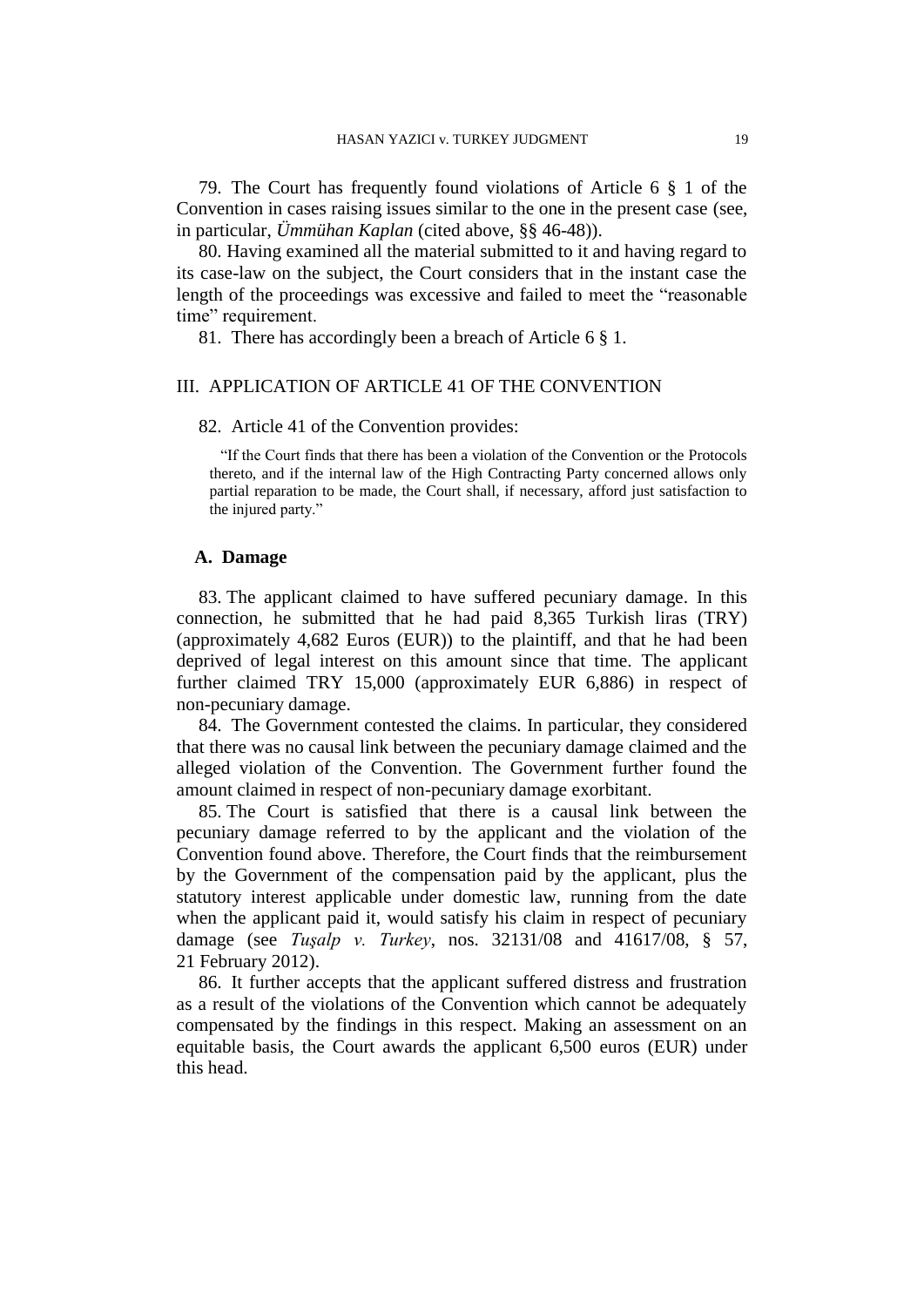## **B. Costs and expenses**

87. The applicant also claimed TRY 4,199.039 (approximately EUR 1,928) for costs and expenses incurred before the domestic courts. This sum included court expenses, postage fees and travelling expenses. Relevant receipts have been provided to the Court. The applicant made no specific claims for costs and expenses incurred before the Court.

88. The Government contested the claims. In particular, they considered that there was no evidence to demonstrate that the travel expenses claimed were incurred in connection with the case.

89. According to the Court's case-law, an applicant is entitled to the reimbursement of costs and expenses only in so far as it has been shown that these have been actually and necessarily incurred and are reasonable as to quantum. In the present case, regard being had to the documents in its possession and the above criteria, the Court considers it reasonable to award the sum of EUR 1,500 for costs and expenses in the domestic proceedings.

90. It makes no award, in the absence of any specific claim or supporting documents, in respect of costs and expenses incurred before the Court.

# **C. Default interest**

91. The Court considers it appropriate that the default interest rate should be based on the marginal lending rate of the European Central Bank, to which should be added three percentage points.

# FOR THESE REASONS, THE COURT

- 1. *Declares*, unanimously, the application admissible;
- 2. *Holds*, unanimously, that there has been a violation of Article 10 of the Convention;
- 3. *Holds*, by 6 votes to 1, that there has been a violation of Article 6 § 1 of the Convention on account of the length of the proceedings;
- 4. *Holds*, unanimously,

(a) that the respondent State is to pay the applicant, within three months from the date on which the judgment becomes final in accordance with Article 44 § 2 of the Convention, the compensation paid by him, plus the statutory interest applicable under domestic law, running from the date of that payment, and to pay the applicant within the same period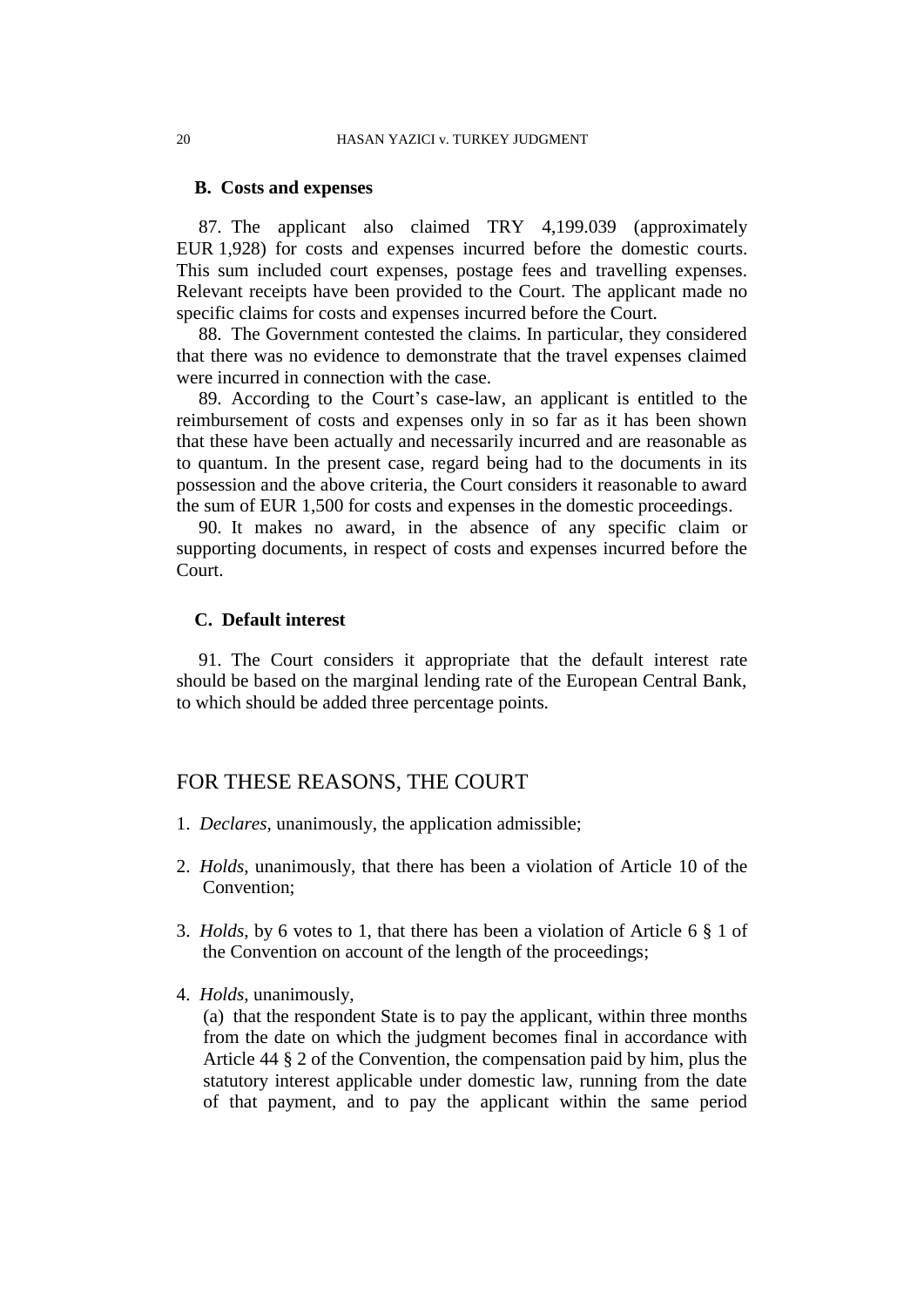EUR 6,500 (six thousand five hundred euros) in respect of nonpecuniary damage and EUR 1,500 (one thousand five hundred euros) in respect of costs and expenses, plus any tax that may be chargeable on these amounts, to be converted into the currency of the respondent State at the rate applicable at the date of settlement;

(b) that from the expiry of the above-mentioned three months until settlement simple interest shall be payable on the above amounts at a rate equal to the marginal lending rate of the European Central Bank during the default period plus three percentage points.

5. *Dismisses*, unanimously, the remainder of the applicant's claim for just satisfaction.

Done in English, and notified in writing on 15 April 2014, pursuant to Rule 77 §§ 2 and 3 of the Rules of Court.

Registrar President

Stanley Naismith Guido Raimondi

In accordance with Article 45 § 2 of the Convention and Rule 74 § 2 of the Rules of Court, the partly dissenting opinion of Judge R. Spano is annexed to this judgment.

> G.R.A. S.H.N.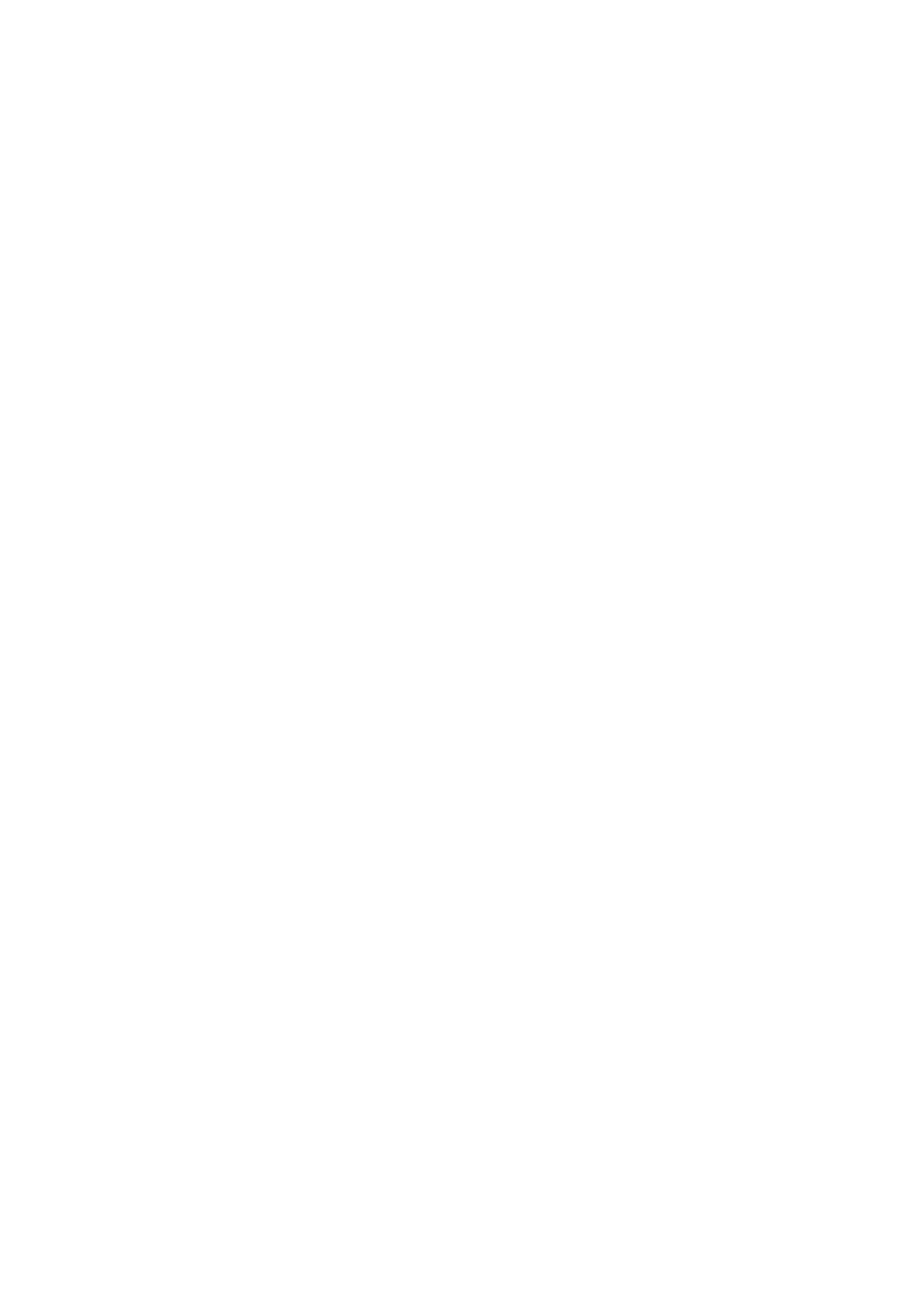# PARTLY DISSENTING OPINION OF JUDGE SPANO

I.

1. I agree with the Court that the applicant's right to freedom of expression under Article 10 has been violated on the facts of this case. However, as regards his complaint under Article 6 § 1, that the length of the domestic proceedings was unreasonable, I respectfully dissent.

2. According to the well-established case-law of the Court, when examining complaints of this kind under Article 6 § 1, the reasonableness of the length of proceedings must be assessed in the light of the circumstances of the case and with reference to the following criteria: the complexity of the case, the conduct of the applicant and the relevant authorities and what was at stake for the applicant in the dispute (see *Frydlender v. France*, [GC], 30979/96, § 43, 27 June 2000).

3. In many cases dealt with by the Court, it is evident right at the outset that the length of proceedings at domestic level has been excessive and no reasonable justification can be provided by the respondent Government. This applies especially in those contracting States where the Court has previously found systemic and structural problems within the judicial systems in relation to the length of proceedings (see paragraph 79 of the judgment and the case cited therein). In such cases, the Court is justified in applying the *Frydlender* criteria in a way that takes account of the effective and expeditious use of the Court's limited resources, thus limiting somewhat its reasoning in the light of the particular facts of the case.

4. However, the Court must, in my view, always be mindful that the test to be applied under Article 6 § 1 demands, in principle, a case-by-case approach. If the Government can, in a particular case, provide plausible justifications for the length of the proceedings in question, it is incumbent on the Court to examine on the basis of the above-mentioned criteria (see paragraph 2 above) whether there has been a violation of Article 6 § 1 on the facts. This applies, at least, where the total period to be taken into consideration does not, *prima facie*, lead to the conclusion that it is evident that the length of the domestic proceedings has been excessive. Hence, a more in-depth examination of the facts is warranted.

In my view, this is such a case.

II.

5. The Court correctly concludes (see paragraph 77) that the proceedings in this case lasted approximately six years and a little over three months. As can be inferred from the lack of reasoning in paragraph 79, the Court held that this time frame, in and of itself, warranted the conclusion that an Article 6 § 1 violation had occurred, taking into account similar cases previously decided involving complaints of this type against the respondent Government.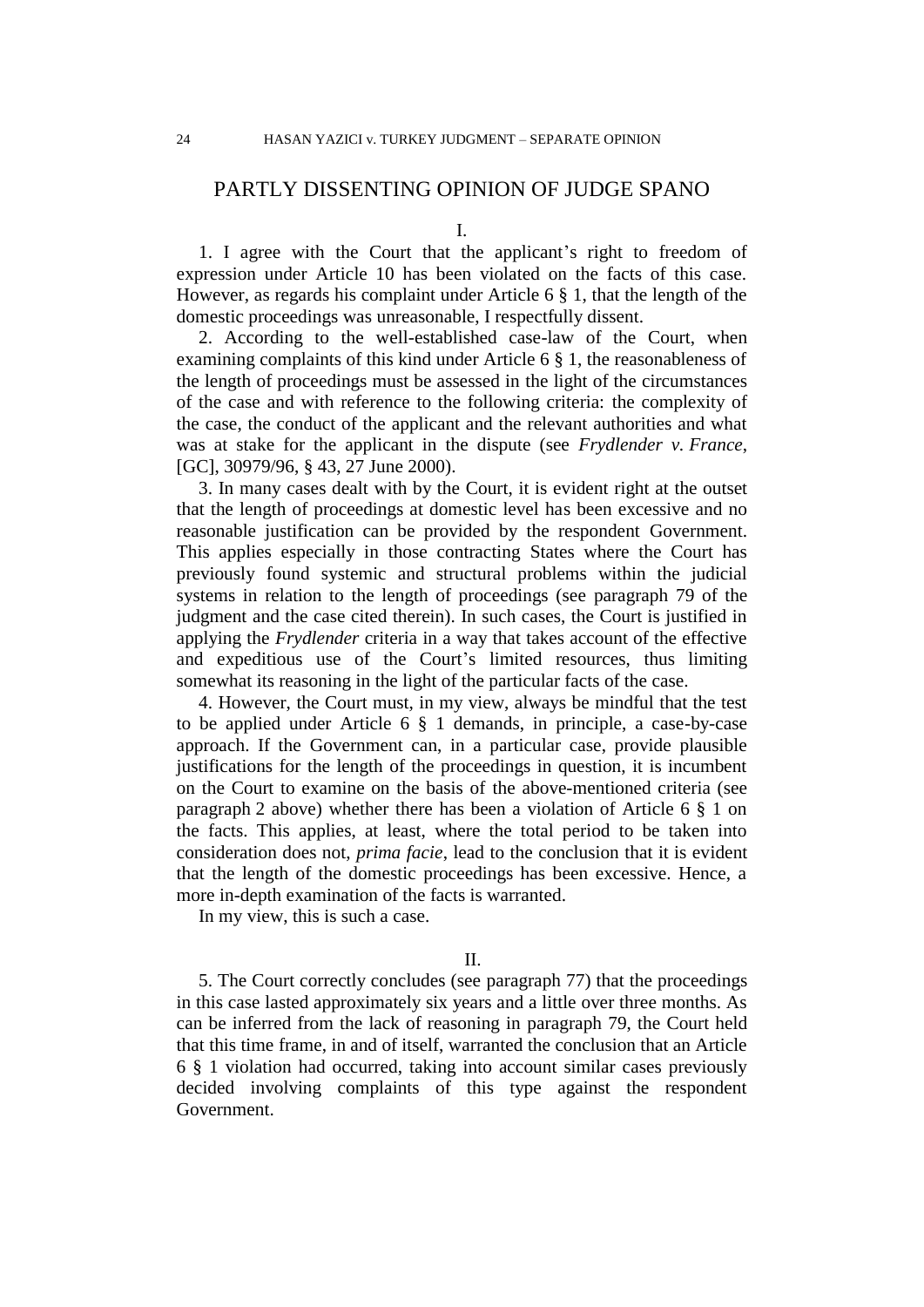6. The time-line of the judicial proceedings in this case is described in detail in paragraphs 13-38. In my view, the following chronological summary of events will demonstrate that if one examines the facts on the basis of the *Frydlender* criteria, as mentioned in paragraph 2 above, one should conclude that the length of the proceedings, examined in their entirety and in context, was *reasonable* within the meaning of Article 6 § 1 of the Convention.

III.

7. The plaintiff in this case brought a civil action against the applicant for compensation on 29 November 2000. In examining the length of the ensuing proceedings it is important under the applicable test to note that in the present case the plaintiff's personality rights and the applicant's freedom of expression were implicated. It was therefore clearly justified for the domestic courts to pursue the matter in a comprehensive and diligent manner. In the course of the proceedings the first-instance court thus obtained experts' reports, but the applicant objected to the appointment of the experts in question and his actions in this regard undoubtedly had some effect on the timely progress of the proceedings.

8. On 25 October 2001, eleven months after the civil action was brought, the first-instance court gave judgment in the case, finding for the plaintiff.

9. The applicant appealed on an unspecified date. Just under seven months after the judgment of the first-instance court, the Fourth Division of the Court of Cassation gave judgment, quashing the lower court judgment. The plaintiff sought rectification of that judgment, which was rejected on 11 November 2002, just under seven months from the appellate judgment on the merits.

10. Three months later, on 4 February 2003, the first-instance court appointed new experts in the light of the judgment of the Fourth Division of the Court of Cassation, and on 21 April 2003, just over two and a half months later, a new experts' report was submitted to the Court. The applicant again objected to the report and the appointment of the experts. Thus, on 1 October 2003, just over five months after the submission of the second experts' report, the first-instance court appointed three new experts. Just over one month later, on 22 December 2003, the new experts' report was submitted. Two months later, on 25 February 2004, the first-instance court gave judgment again.

11. The applicant appealed again. Just over seven months later, on 19 October 2004, the Fourth Division of the Court of Cassation gave judgment a second time and, again, quashed the judgment of the firstinstance court, in the applicant's favour. Just over a year later, on 8 November 2005, the first-instance court decided to disregard the judgment of the Fourth Division of the Court of Cassation and ordered the applicant to pay compensation.